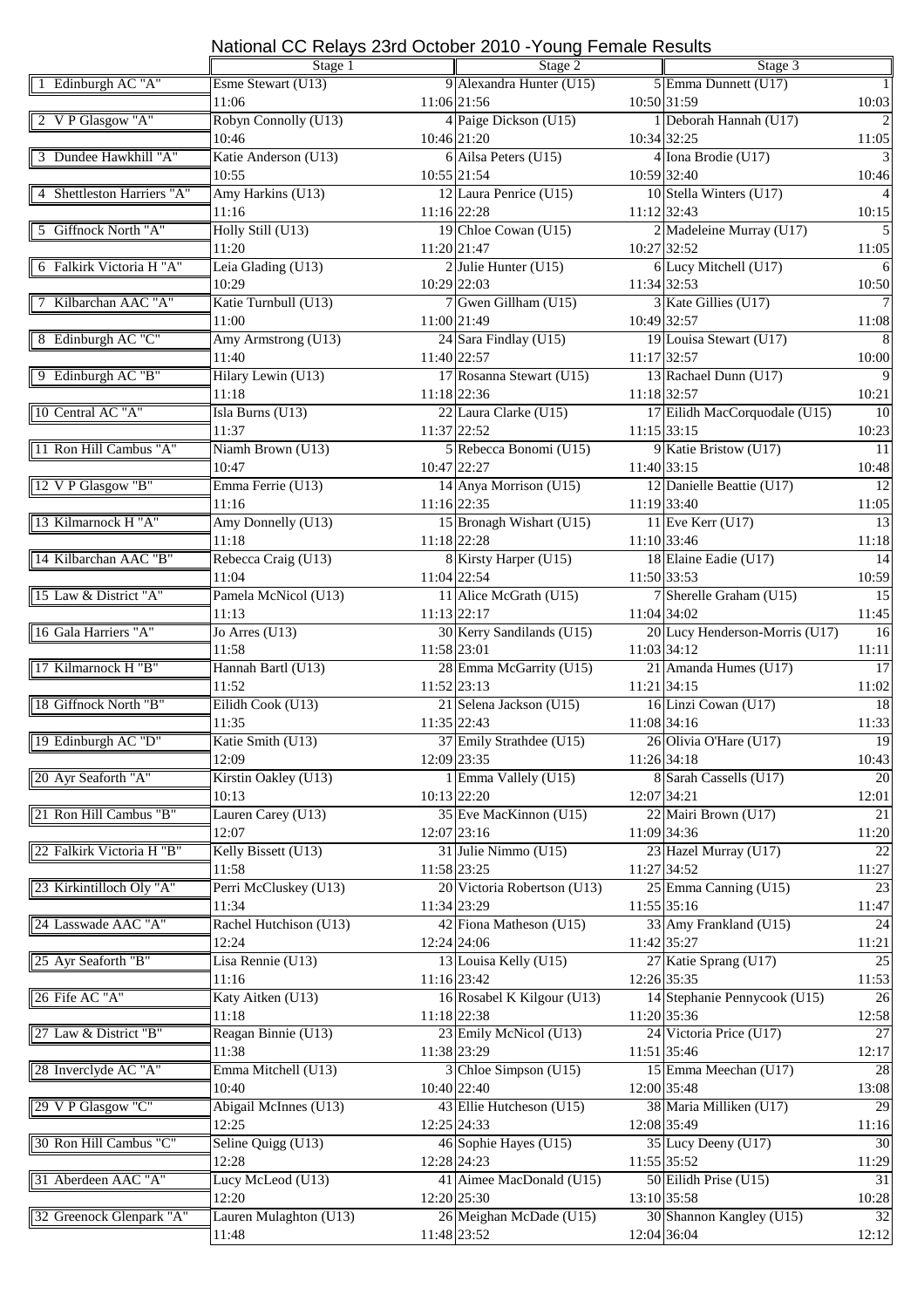|                             | National CC Relays 23rd October 2010 - Young Female Results |                                         |                                          |                 |
|-----------------------------|-------------------------------------------------------------|-----------------------------------------|------------------------------------------|-----------------|
| 33 Cumbernauld AAC "A"      | Eilidh McCulloch (U13)                                      | 40 Emma Balfour (U13)                   | 42 Cliona Ferguson (U17)                 | $\overline{33}$ |
|                             | 12:15                                                       | $12:15$ 24:58                           | 12:43 36:09                              | 11:11           |
| 34 Shettleston Harriers "B" | Jill Cherry (U13)                                           | 25 Mhairi Hendry (U15)                  | 31 Victoria McGloin (U17)                | 34              |
| 35 Inverclyde AC "B"        | 11:47<br>Olivia Gemmell (U13)                               | 11:47 24:02<br>27 Evie Semple (U15)     | 12:15 36:11<br>29 Kelly Williams (U15)   | 12:09<br>35     |
|                             | 11:51                                                       | 11:51 23:45                             | 11:54 36:15                              | 12:30           |
| 36 Central AC "B"           | Shamsa Scott-Angell (U13)                                   | 29 Shannon Macfarlane (U13)             | 34 Rachel Adamson (U17)                  | 36              |
|                             | 11:54                                                       | 11:54 24:23                             | 12:29 36:20                              | 11:57           |
| 37 Kilmarnock H "C"         | Amy Mole (U13)                                              | 33 Stacie Taylor (U15)                  | 32 Bethany Ross (U17)                    | $\overline{37}$ |
|                             | 12:03                                                       | 12:03 24:06                             | 12:03 36:29                              | 12:23           |
| 38 Dundee Hawkhill "B"      | Eilidh L Reynolds (U13)                                     | 10 Kirsty M Reynolds (U15)              | 41 Ella Peters (U17)                     | 38              |
|                             | 11:09                                                       | 11:09 24:53                             | 13:44 36:36                              | 11:43           |
| 39 V P Glasgow "E"          | Millie Cunningham (U13)                                     | 63 Millie Boyle (U15)                   | 47 Tatiana E Quick (U17)                 | 39              |
|                             | 13:19                                                       | 13:19 25:21                             | 12:02 36:40                              | 11:19           |
| 40 Kilbarchan AAC "C"       | Kerry McAngus (U13)                                         | 38 Kathryn Lee (U15)                    | 28 Jennifer Hanlon (U15)                 | 40              |
|                             | 12:12                                                       | 12:12 23:44                             | 11:32 36:49                              | 13:05           |
| 41 Falkirk Victoria H "C"   | Jennifer Anderson (U13)<br>12:55                            | 54 Katherine Mitchell (U15)             | 46 Abby Kemp (U17)                       | 41              |
| 42 Clydesdale Harriers "A"  | Rachel Busby (U13)                                          | $12:55$ 25:18<br>51 Roisin McShea (U15) | 12:23 36:49<br>36 Claire Reid (U17)      | 11:31<br>42     |
|                             | 12:45                                                       | 12:45 24:28                             | 11:43 36:52                              | 12:24           |
| 43 Edinburgh AC "E"         | Anna Jaap (U13)                                             | 70 Hannah Cameron (U15)                 | 61 Oonagh Dunnett (U17)                  | 43              |
|                             | 15:02                                                       | 15:02 26:15                             | 11:13 36:54                              | 10:39           |
| 44 Giffnock North "C"       | Rebecca Conroy (U13)                                        | 34 Holly Miller (U15)                   | 37 Frances Lowrie (U17)                  | 44              |
|                             | 12:03                                                       | 12:03 24:31                             | 12:28 37:05                              | 12:34           |
| 45 Motherwell AC "A"        | Claire Ross (U13)                                           | $32$ Isla Bruce (U15)                   | 39 Ilona Clark (U17)                     | 45              |
|                             | 12:00                                                       | 12:00 24:43                             | 12:43 37:24                              | 12:41           |
| 46 Corstorphine AAC "A"     | Hannah Addison (U13)                                        | 18 Abbie Malone (U15)                   | 49 Isabelle Bough (U17)                  | 46              |
|                             | 11:20                                                       | 11:20 25:27                             | 14:07 37:26                              | 11:59           |
| 47 Central AC "C"           | Emma Fitzsimmons (U13)                                      | 67 Tara Walls (U15)                     | 53 Amy Hendry (U17)                      | 47              |
|                             | 13:37                                                       | 13:37 25:51                             | 12:14 37:27                              | 11:36           |
| 48 Teviotdale Harriers "A"  | Mhairi Inglis (U13)                                         | 72 Catherine Mercer (U15)               | 67 Louise Mercer (U15)                   | 48              |
| 49 Motherwell AC "B"        | 15:45                                                       | 15:45 27:14                             | 11:29 37:28                              | 10:14<br>49     |
|                             | Emma Hunter (U13)<br>12:34                                  | 47 Kirsty Irwin (U13)<br>12:34 25:22    | 48 Gwen Morris (U17)<br>12:48 37:31      | 12:09           |
| 50 V P Glasgow "D"          | Nicole C Waters (U13)                                       | 58 Kirsty Viera (U15)                   | 56 Amy MacLellan (U17)                   | 50              |
|                             | 13:00                                                       | 13:00 26:05                             | 13:05 37:32                              | 11:27           |
| 51 Ron Hill Cambus "D"      | Daniella Webster (U13)                                      | 56 Lisa Ross (U15)                      | 54 Sarah Millar (U17)                    | 51              |
|                             | 12:58                                                       | 12:58 25:54                             | 12:56 38:00                              | 12:06           |
| 52 Ron Hill Cambus "E"      | Emily Harow (U13)                                           | 48 Racheal Mathle (U15)                 | 40 Lauren Doherty (U17)                  | 52              |
|                             | 12:35                                                       | 12:35 24:48                             | 12:13 38:01                              | 13:13           |
| 53 East Kilbride AAC "A"    | Rachel Miller (U13)                                         | 50 Catherine Lambie (U15)               | 51 Rachael Thomson (U17)                 | 53              |
|                             | 12:39                                                       | 12:39 25:38                             | 12:59 38:02                              | 12:24           |
| 54 Nairn & D AAC "A"        | Hannah Blackburn (U13)                                      | 44 Rachel McMillan (U13)                | 43 Rachael MacLennan (U15)               | 54              |
|                             | 12:27                                                       | 12:27 24:59                             | 12:32 38:23                              | 13:24           |
| 55 East Kilbride AAC "B"    | Mhairi Boyle (U13)                                          | 53 Olivia Steven (U15)                  | 59 Rachel Fairlie (U17)                  | $\overline{55}$ |
| 56 Kirkintilloch Oly "B"    | 12:50<br>Louise Campbell (U13)                              | 12:50 26:13<br>36 Jenny Lee (U13)       | 13:23 38:27<br>44 Kathleen Quigley (U15) | 12:14           |
|                             | 12:09                                                       | 12:09 25:06                             | 12:57 38:33                              | 56<br>13:27     |
| 57 Helensburgh AAC "A"      | Caitlin McAllister (U13)                                    | 59 Megan Robertson (U13)                | 45 Anna Currie (U15)                     | 57              |
|                             | 13:02                                                       | 13:02 25:07                             | 12:05 38:36                              | 13:29           |
| 58 Giffnock North "D"       | Jude Graham (U13)                                           | 61 Paige McConville (U15)               | 58 April Miller (U17)                    | 58              |
|                             | 13:09                                                       | 13:09 26:12                             | 13:03 38:36                              | 12:24           |
| 59 Lothian RC "A"           | Bethany Nelson (U13)                                        | 52 Nicola Kellock (U15)                 | 60 Lauren Arbuckle (U15)                 | 59              |
|                             | 12:48                                                       | 12:48 26:15                             | 13:27 38:46                              | 12:31           |
| 60 Law & District "C"       | Hannah Cussick (U13)                                        | 45 Rebecca Watson (U15)                 | 55 Samantha Stevenson (U17)              | 60              |
|                             | 12:28                                                       | 12:28 26:03                             | 13:35 39:01                              | 12:58           |
| 61 Kilmarnock H "D"         | Alanis Brydon (U13)                                         | 60 Lorne Kerr (U15)                     | 52 Laura Nicolson (U17)                  | 61              |
|                             | 13:05                                                       | 13:05 25:49                             | 12:44 39:12                              | 13:23           |
| 62 West Dunbartonshire "A"  | Hannah MacKenzie-Wood (U13)                                 | 62 Emily Paxton (U13)                   | 64 Erin Ball (U15)                       | 62              |
|                             | 13:17                                                       | 13:17 26:37                             | 13:20 39:30                              | 12:53           |
| 63 Greenock Glenpark "B"    | Danielle Hunter (U13)<br>13:23                              | 65 Louisa Davis (U15)<br>13:23 26:26    | 62 Eillidh Hamill (U17)<br>13:03 39:33   | 63<br>13:07     |
| 64 Central AC "D"           | Beth Gallagher (U13)                                        | 49 Amy Gullen (U13)                     | 65 Shona Buchanan (U17)                  | 64              |
|                             | 12:39                                                       | 12:39 26:42                             | 14:03 39:34                              | 12:52           |
| 65 Kilmarnock H "E"         | Harris Ritchie (U13)                                        | 69 Kate Mackie (U15)                    | 57 Christine Irvine (U17)                | 65              |
|                             | 13:50                                                       | 13:50 26:10                             | 12:20 39:38                              | 13:28           |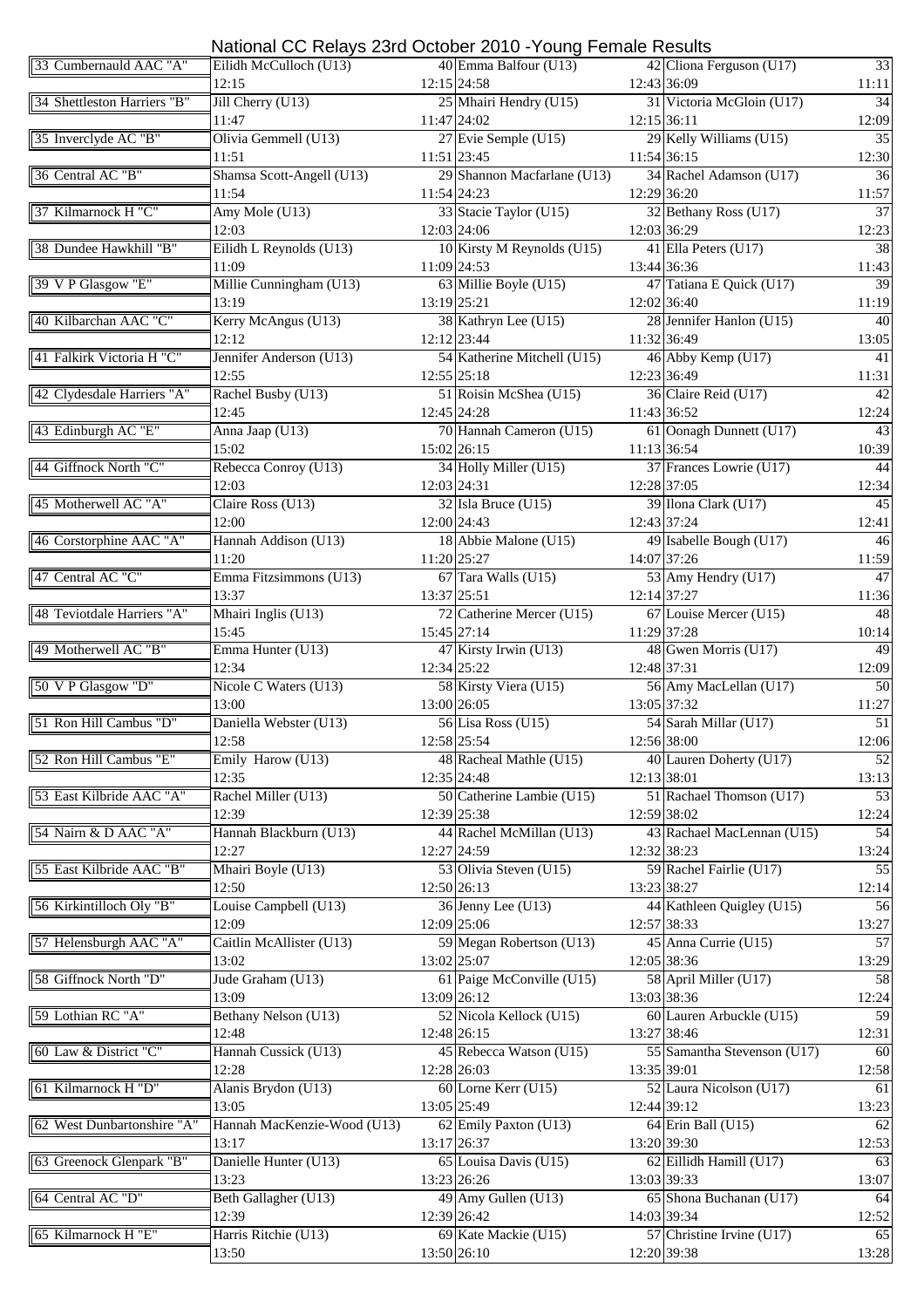#### National CC Relays 23rd October 2010 -Young Female Results

| 66 Perth Strathtay "A"  | Megan Roberts (U13)  |       | 64 Louise Hally (U17)   |       | 66 Penny Morton (U15)    | 66            |
|-------------------------|----------------------|-------|-------------------------|-------|--------------------------|---------------|
|                         | 13:21                |       | 13:21 26:51             |       | 13:30 39:46              | 12:55         |
| 67 Calderglen H "A"     | Amy Mulholland (U13) |       | 55 Lisa Stenhouse (U15) |       | 63 Emma Campbell (U17)   | 67            |
|                         | 12:56                |       | 12:56 26:36             |       | 13:40 40:08              | 13:32         |
| 68 Law & District "D"   | Evie Robb (U13)      |       | 68 Heather Baird (U13)  |       | 69 Margaret Newell (U15) | <sup>68</sup> |
|                         | 13:44                |       | 13:44 27:39             |       | 13:55 43:21              | 15:42         |
| Inverclyde AC "C"       | Maggie Catlin (U13)  |       | 39 Kim Simpson (U13)    | 68    |                          |               |
|                         | 12:14                |       | $12:14$ 27:14           | 15:00 |                          |               |
| Inverclyde AC "C"       | Maggie Catlin (U13)  |       | 39 Kim Simpson (U13)    | 68    |                          |               |
|                         | 12:14                |       | $12:14$ 27:14           | 15:00 |                          |               |
| Clydesdale Harriers "B" | Ciara Devaney (U13)  |       | 66 Jenny Kerr (U13)     | 70    |                          |               |
|                         | 13:34                |       | 13:34 28:19             | 14:45 |                          |               |
| Kilbarchan AAC "D"      | Emma Kelly (U13)     | 57    |                         |       |                          |               |
|                         | 12:58                | 12:58 |                         |       |                          |               |
| East Kilbride AAC "C"   | Lucy Fairlie (U13)   | 71    |                         |       |                          |               |
|                         | 15:11                | 15:11 |                         |       |                          |               |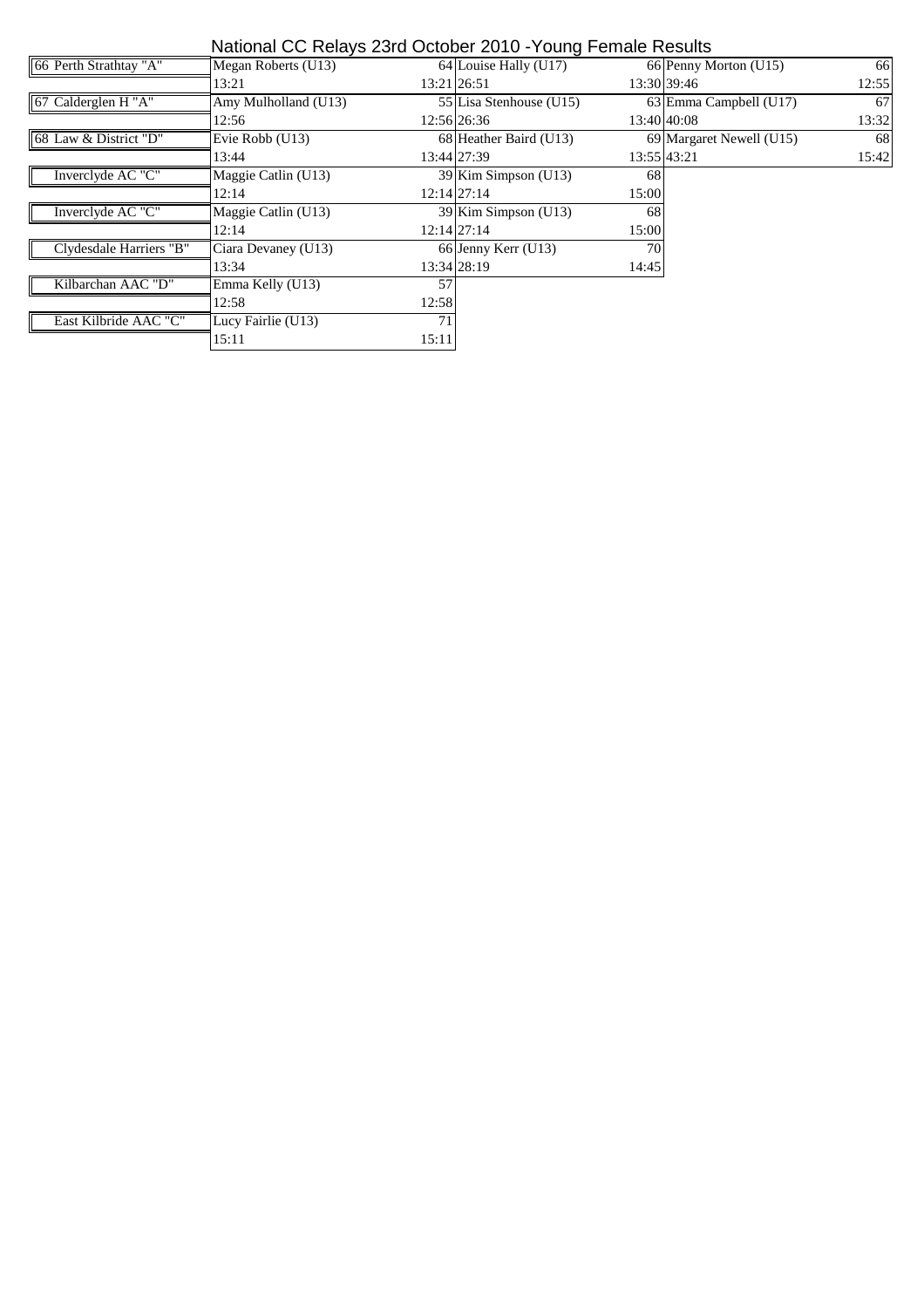|                             | Stage 1                 |             | Stage 2                    |             | Stage 3                      |                 |  |
|-----------------------------|-------------------------|-------------|----------------------------|-------------|------------------------------|-----------------|--|
| 1 V P Glasgow "A"           | Euan Urquhart (U13)     |             | 1 Lewis Boyle (U15)        |             | 1 Max Aitchison (U17)        | -1              |  |
|                             | 9:45                    |             | 9:45 18:34                 |             | 8:49 26:59                   | 8:25            |  |
| 2 Kilbarchan AAC "A"        | Scott McLardie (U13)    |             | 6 Callum Matthews (U15)    |             | 2 Russell Mountford (U17)    | $\overline{2}$  |  |
|                             | 9:54                    |             | 9:54 18:54                 |             | 9:00 27:54                   | 9:00            |  |
| 3 Giffnock North "A"        | Dewi Gould (U13)        |             | 9 Douglas Britton (U15)    |             | 6 Grant Muir (U17)           | $\overline{3}$  |  |
|                             | 10:03                   | 10:03 19:49 |                            |             | 9:46 28:15                   | 8:26            |  |
| 4 V P Glasgow "B"           | Callum McCormack (U13)  |             | 3 Marc Rooney (U15)        |             | 4 Ethan Sloan-Dennison (U17) | $\overline{4}$  |  |
|                             | 9:47                    |             | 9:47 19:27                 |             | 9:40 28:29                   | 9:02            |  |
| 5 Giffnock North "B"        | John McLaughlin (U13)   |             | 14 Max Lancaster (U15)     |             | 8 Jack Walker (U17)          | $\overline{5}$  |  |
|                             | 10:16                   | 10:16 20:00 |                            |             | 9:44 28:38                   | 8:38            |  |
| 6 Central AC "A"            | Iain Davies (U13)       |             | 2 Alexander Semple (U15)   |             | 5 Tom Watson (U17)           | 6               |  |
|                             | 9:47                    |             | 9:47 19:33                 |             | 9:46 28:48                   | 9:15            |  |
| 7 Ron Hill Cambus "A"       | Sean Reilly (U13)       |             | 12 Ryan Thomson (U15)      |             | 3 Stuart Roe (U17)           | $\overline{7}$  |  |
|                             | 10:13                   | 10:13 19:18 |                            |             | 9:05 28:54                   | 9:36            |  |
| 8 Corstorphine AAC "A"      | Anthony Addison (U13)   |             | 5 Matthew Galloway (U15)   |             | 7 Scott McAnally (U15)       | 8               |  |
|                             | 9:52                    |             | 9:52 19:53                 |             | 10:01 28:58                  | 9:05            |  |
| 9 Law & District "A"        | Robert McGrath (U13)    |             | 28 Stuart Mcluckie (U15)   |             | 10 Craig Wellcoat (U17)      | $\overline{9}$  |  |
|                             | 10:55                   | 10:55 20:03 |                            |             | 9:08 28:58                   | 8:55            |  |
| 10 Law & District "B"       | Evan Jones (U13)        |             | 27 Andrew Lawler (U15)     |             | 14 Christopher Watson (U17)  | 10              |  |
|                             | 10:51                   | 10:51 20:15 |                            |             | $9:24$ 29:08                 | 8:53            |  |
| 11 V P Glasgow "C"          | Scott McKay (U13)       |             | 16 Fraser Glass (U15)      |             | 12 Marc Austin (U17)         | 11              |  |
|                             | 10:18                   | 10:18 20:05 |                            |             | 9:47 29:25                   | 9:20            |  |
| 12 Inverclyde AC "A"        | Ross Gray (U13)         |             | 7 Joshua Houston (U15)     |             | 13 Greg Williams (U17)       | 12              |  |
|                             | 10:02                   | 10:02 20:12 |                            | 10:10 29:25 |                              | 9:13            |  |
| 13 Kilbarchan AAC "B"       | Owen Bannatyne (U13)    |             | 41 Euan Gillham (U15)      |             | 15 Craig Haxton (U17)        | 13              |  |
|                             | 11:08                   |             | 11:08 20:16                |             | 9:08 29:42                   | 9:26            |  |
| 14 Nithsdale AC "A"         | Angus Johnstone (U13)   |             | 18 Kieran Saunders (U15)   |             | 17 Chris Ponton (U17)        | 14              |  |
|                             | 10:35                   | 10:35 20:28 |                            |             | 9:53 29:44                   | 9:16            |  |
| 15 Edinburgh AC "A"         | Josh Kerr (U13)         |             | 44 Jake Kerr (U15)         |             | 19 Jake Wightman (U17)       | $\overline{15}$ |  |
|                             | 11:10                   | 11:10 20:37 |                            |             | 9:27 29:50                   | 9:13            |  |
| 16 Kirkintilloch Oly "A"    | Jack McCabe (U13)       |             | $25$ Gavin Alexander (U15) |             | 18 Scott Lawrie (U17)        | 16              |  |
|                             | 10:47                   | 10:47 20:32 |                            |             | 9:45 29:53                   | 9:21            |  |
| 17 Greenock Glenpark "A"    | Ross Forbes (U13)       |             | 17 Gerard Smith (U15)      |             | 11 Sean McCallion (U17)      | 17              |  |
|                             | 10:33                   | 10:33 20:03 |                            |             | 9:30 30:06                   | 10:03           |  |
| 18 Shettleston Harriers "A" | Euan Penrice (U13)      |             | 20 Ryan Flanagan (U15)     |             | 20 Callum Drummond (U15)     | 18              |  |
|                             | 10:36                   |             | 10:36 20:38                |             | 10:02 30:07                  | 9:29            |  |
| 19 Edinburgh AC "B"         | Sean Stout (U13)        |             | 43 Robert Bough (U15)      |             | 22 Ruaridh Miller (U17)      | 19              |  |
|                             | 11:10                   |             | 11:10 20:50                |             | 9:40 30:12                   | 9:22            |  |
| 20 Aberdeen AAC "A"         | Charlie Allardes (U13)  |             | 38 Oliver Hay (U15)        |             | 29 Sam Burgess (U17)         | 20              |  |
|                             | 11:06                   | 11:06 21:13 |                            |             | 10:07 30:13                  | 9:00            |  |
| 21 Central AC "F"           | Jack Kerr (U13)         |             | 11 Cameron Harris (U13)    |             | 23 Conor Kerr (U17)          | 21              |  |
|                             | 10:10                   | 10:10 20:53 |                            |             | 10:43 30:22                  | 9:29            |  |
| 22 Falkirk Victoria H "A"   | Drew Meikle (U13)       |             | 34 Alastair Kirkwood (U15) |             | 36 Ben Stevenson (U17)       | $\overline{22}$ |  |
|                             | 11:03                   | 11:03 21:28 |                            |             | 10:25 30:25                  | 8:57            |  |
| 23 Central AC "B"           | Sam Davidson (U13)      |             | 8 Gary MacFarlane (U13)    |             | 31 Ross Milne (U17)          | $\overline{23}$ |  |
|                             | 10:03                   | 10:03 21:16 |                            |             | 11:13 30:30                  | 9:14            |  |
| 24 Dundee Hawkhill "A"      | Rohan Angus (U13)       |             | 39 Cameron Crowe (U15)     |             | 39 Jamie Crowe (U17)         | 24              |  |
|                             | 11:06                   |             | 11:06 21:36                |             | 10:30 30:34                  | 8:58            |  |
| 25 Giffnock North "C"       | Euan Brodie (U13)       |             | 37 Josh Hyde (U15)         |             | 28 Sandy Nimmo (U17)         | 25              |  |
|                             | 11:04                   | 11:04 21:09 |                            |             | 10:05 30:39                  | 9:30            |  |
| 26 V P Glasgow "D"          | Jay Van den Hoven (U13) |             | 4 Kieron Rafferty (U15)    |             | 9 Hugh Mackenzie (U17)       | 26              |  |
|                             | 9:49                    |             | 9:49 20:02                 |             | 10:13 30:52                  | 10:50           |  |
| 27 Banchory Stone "A"       | Ewan Mcmillan (U13)     |             | 13 Daniel Rees (U15)       |             | 34 Michael Ferguson (U17)    | 27              |  |
|                             | 10:16                   | 10:16 21:25 |                            |             | 11:09 30:52                  | 9:27            |  |
| 28 Pitreavie AAC "A"        | Daniel Milligan (U13)   |             | 51 Aidan Thompson (U15)    |             | 24 Scott McAlpine (U17)      | 28              |  |
|                             | 11:28                   | 11:28 21:00 |                            |             | 9:32 30:55                   | 9:55            |  |
|                             |                         |             |                            |             |                              |                 |  |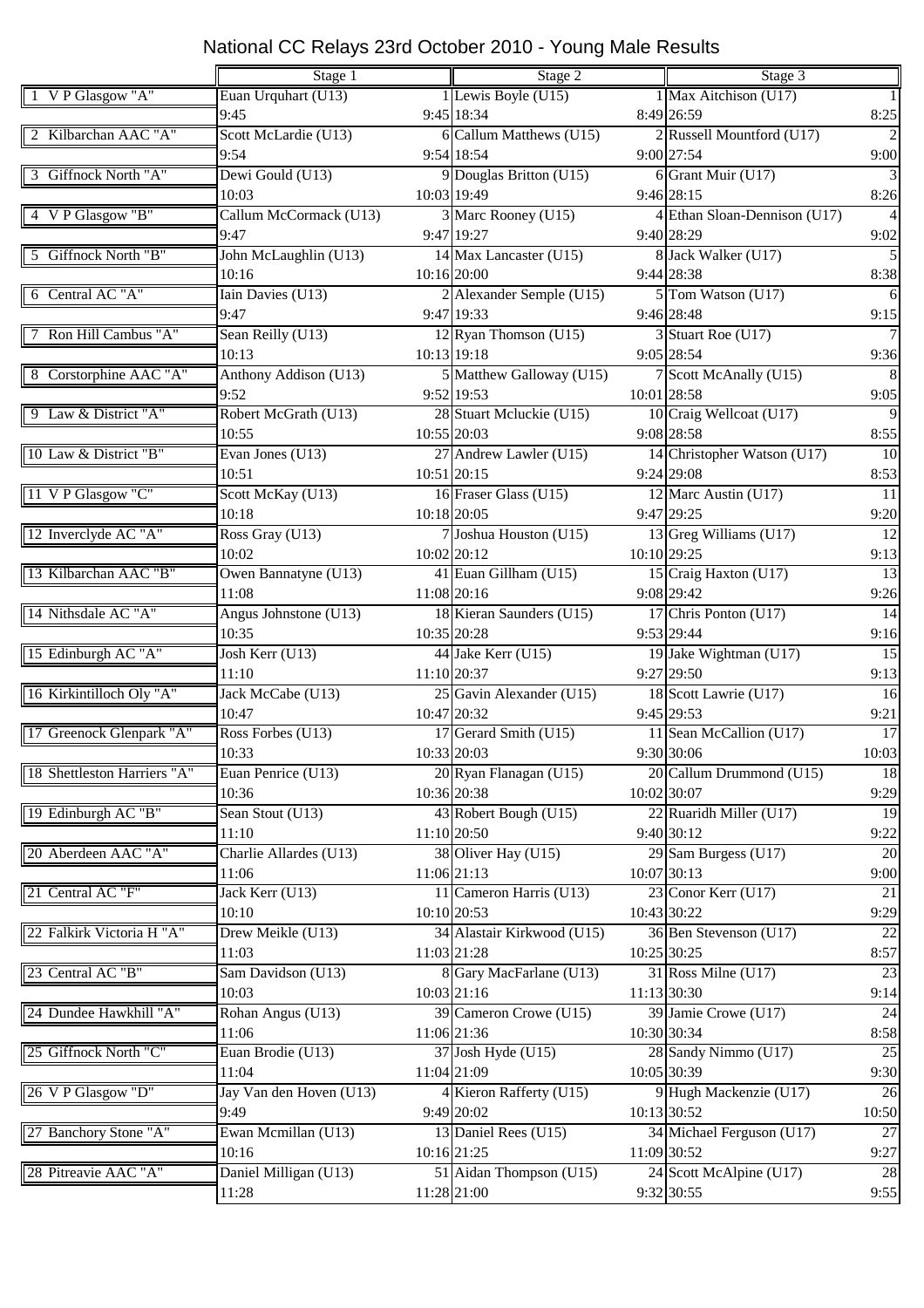| 29 Giffnock North "D"       |                                  |             |                           |                               | 29              |
|-----------------------------|----------------------------------|-------------|---------------------------|-------------------------------|-----------------|
|                             | Ross Gray (U13)                  |             | 59 Jamie Cook (U15)       | 44 Neil Gourley (U17)         |                 |
|                             | 11:38                            |             | 11:38 21:46               | 10:08 30:57                   | 9:11            |
| 30 Inverclyde AC "B"        | Matthew Mackinnon (U13)          |             | 47 Jack Rice (U15)        | 33 Michael Houston (U17)      | $\overline{30}$ |
|                             | 11:19                            |             | 11:19 21:22               | 10:03 30:59                   | 9:37            |
| 31 Ron Hill Cambus "B"      | Grant McGregor (U13)             |             | 46 Ross Stephen (U15)     | 25 Dean McNaught (U17)        | 31              |
|                             | 11:15                            |             | 11:15 21:00               | 9:45 31:02                    | 10:02           |
| 32 Gala Harriers "A"        | Nathan Cox (U13)                 |             | 24 Rowan Marr (U15)       | 16 Cameron Gowans (U17)       | 32              |
|                             | 10:44                            |             | 10:44 20:16               | 9:32 31:04                    | 10:48           |
| 33 Ayr Seaforth "A"         | Jonathan Hendry (U13)            |             | 65 Andrew Black (U15)     | 57 Finlay Rae (U17)           | 33              |
|                             | 11:52                            |             | 11:52 22:28               | 10:36 31:15                   | 8:47            |
| 34 East Kilbride AAC "A"    | Luke Kirwan (U13)                |             | 23 Vincent Hastings (U15) | 21 Scott Hernon (U17)         | 34              |
|                             |                                  |             |                           |                               |                 |
|                             | 10:43                            |             | 10:43 20:49               | 10:06 31:25                   | 10:36           |
| 35 North Ayrshire AC "A"    | Iain Wilson (U13)                |             | 10 Gordon Wilson (U15)    | 35 Christopher Liechti (U15)  | 35              |
|                             | 10:06                            | 10:06 21:27 |                           | 11:21 31:29                   | 10:02           |
| 36 Law & District "C"       | Richard Watson (U13)             |             | 30 Rory McLaughlan (U15)  | 46 Daniel Stuart Graham (U17) | 36              |
|                             | 10:59                            |             | 10:59 21:59               | 11:00 31:31                   | 9:32            |
| 37 Giffnock North "E"       | Liam Slimmon (U13)               |             | 60 Steven Fleming (U15)   | 56 Jonathan Tweedie (U17)     | $\overline{37}$ |
|                             | 11:38                            |             | 11:38 22:26               | 10:48 31:35                   | 9:09            |
| 38 Inverclyde AC "C"        | Scott Reid (U13)                 |             | 61 Robert Todd (U15)      | 43 Matthew Thomson (U17)      | 38              |
|                             | 11:42                            | 11:42 21:45 |                           | 10:03 31:35                   | 9:50            |
| 39 Greenock Glenpark "B"    | Evan Warwick (U13)               |             | 21 Kieran Munro (U15)     | 27 Andrew Fisher (U17)        | 39              |
|                             | 10:37                            |             | 10:37 21:06               | 10:29 31:42                   | 10:36           |
|                             |                                  |             |                           |                               |                 |
| 40 Kilmarnock H "A"         | Angus Kerr (U13)                 |             | 40 Fergus Morris (U15)    | 38 Cameron Mackie (U17)       | 40              |
|                             | 11:06                            |             | 11:06 21:34               | 10:28 31:44                   | 10:10           |
| 41 Ron Hill Cambus "C"      | Luke Reilly (U13)                |             | 48 Jack MacGregor (U15)   | 41 Dean McMurran (U17)        | 41              |
|                             | 11:22                            |             | 11:22 21:38               | 10:16 31:48                   | 10:10           |
| 42 Lasswade AAC "B"         | Kyle A Mackenzie (U13)           |             | 45 Jamie Cousin (U15)     | 40 Euan G Bathgate (U17)      | 42              |
|                             | 11:14                            |             | 11:14 21:38               | 10:24 31:50                   | 10:12           |
| 43 Aberdeen AAC "B"         | Ben Renton (U13)                 |             | 33 Steven Murray (U15)    | 45 Gareth Lake (U17)          | 43              |
|                             | 11:02                            |             | 11:02 21:57               | 10:55 31:58                   | 10:01           |
| 44 Shettleston Harriers "B" | Daniel A Toland (U13)            |             | 19 Murray McGiven (U15)   | 26 Garry Mason (U17)          | 44              |
|                             | 10:36                            | 10:36 21:03 |                           | 10:27 32:03                   | 11:00           |
| 45 Kirkintilloch Oly "B"    | Cameron Mack (U13)               |             | 67 Callum Dewar (U15)     | 55 Callum Heirs (U17)         | 45              |
|                             | 11:54                            |             | 11:54 22:24               | 10:30 32:09                   | 9:45            |
|                             |                                  |             |                           |                               |                 |
| 46 Central AC "D"           | Matthew Crawford (U13)           |             | 26 Malcolm English (U15)  | 52 Sam Fraser (U17)           | 46              |
|                             | 10:47                            |             | 10:47 22:20               | 11:33 32:25                   | 10:05           |
| 47 Falkirk Victoria H "B"   | Daniel McGhee $(\overline{U13})$ |             | 35 Aidan Hilton (U15)     | 37 Craig Mitchell (U15)       | 47              |
|                             | 11:04                            |             | 11:04 21:29               | 10:25 32:30                   | 11:01           |
| 48 Gala Harriers "B"        | Alexander Freer (U13)            |             | 50 Paul Henney (U15)      | 48 Fraser Wardhaugh (U15)     | 48              |
|                             | 11:24                            |             | 11:24 22:06               | 10:42 32:30                   | 10:24           |
| 49 East Kilbride AAC "B"    | Aidan Gilbride (U13)             |             | $29$ Kyle Johnston (U15)  | 47 Jack Kirwan (U15)          | 49              |
|                             | 10:58                            |             | 10:58 22:06               | 11:08 32:49                   | 10:43           |
| 50 Pitreavie AAC "B"        | Craig Moriarty (U13)             |             | 73 Gregor Beatson (U15)   | 67 Ben Potrykus (U15)         | 50              |
|                             | 12:04                            |             | 12:04 23:19               | 11:15 32:50                   | 9:31            |
| 51 Ron Hill Cambus "D"      | Connor McGlinchey (U13)          |             | 70 Keith McIntyre (U15)   | 59 Joe Brown (U15)            | 51              |
|                             | 11:58                            |             | 11:58 22:39               | 10:41 32:54                   |                 |
|                             |                                  |             |                           |                               | 10:15           |
| 52 Ron Hill Cambus "E"      | Brett McNaught (U13)             |             | 32 Brendan Carey (U15)    | 50 Ryan Russell (U17)         | 52              |
|                             | 11:02                            |             | 11:02 22:15               | 11:13 32:54                   | 10:39           |
| 53 Motherwell AC "A"        | Lawrence McCluskey (U13)         |             | 52 Owen Leach (U13)       | 58 Craig Mackenzie (U17)      | 53              |
|                             | 11:28                            |             | 11:28 22:36               | 11:08 33:07                   | 10:31           |
| 54 Kilmarnock H "C"         | Reed Wyper (U13)                 |             | 69 Adam EL Shafei (U15)   | 62 Luke McGill (U17)          | 54              |
|                             | 11:55                            |             | 11:55 22:55               | 11:00 33:07                   | 10:12           |
| 55 Greenock Glenpark "C"    | Michael O'Rourke (U13)           |             | 64 Mark Magee (U15)       | 63 Adam McCormick (U17)       | $\overline{55}$ |
|                             | 11:48                            | 11:48 23:03 |                           | 11:15 33:12                   | 10:09           |
| 56 Lasswade AAC "A"         | Sean Mullen (U13)                |             | 75 Iain Lawson (U15)      | 61 Ross Henderson (U15)       | 56              |
|                             | 12:12                            |             | 12:12 22:54               | 10:42 33:12                   |                 |
|                             |                                  |             |                           |                               | 10:18           |
| 57 Kilmarnock H "B"         | Rory Morris (U13)                |             | 68 Angus Cochrane (U15)   | 64 Evan Cornforth (U17)       | 57              |
|                             | 11:55                            |             | 11:55 23:03               | 11:08 33:16                   | 10:13           |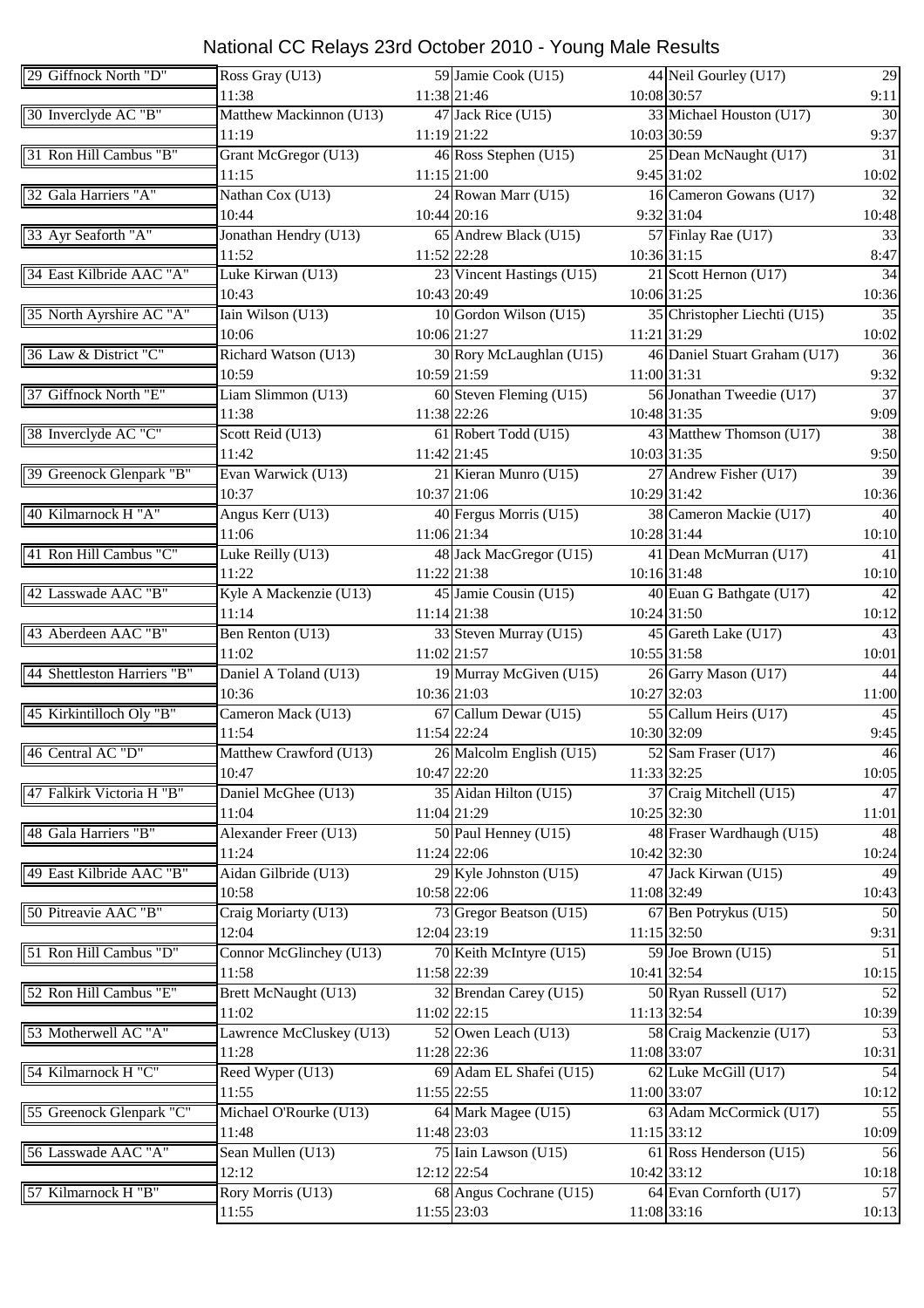| 58 Corstorphine AAC "B"    | Samuel Galloway (U13)               |                 | 79 Michael Addison (U15)   |                 | 65 Callum Smith (U17)     | 58    |
|----------------------------|-------------------------------------|-----------------|----------------------------|-----------------|---------------------------|-------|
|                            | 12:42                               | $12:42$ 23:11   |                            | 10:29 33:18     |                           | 10:07 |
| 59 Kilbarchan AAC "D"      | Conor Thomson (U13)                 |                 | 53 Charlie Wighton (U15)   |                 | 49 Timothy Gray (U17)     | 59    |
|                            | 11:30                               | 11:30 22:13     |                            | 10:43 33:19     |                           | 11:06 |
| 60 Ayr Seaforth "B"        | Nathan MacAlister (U13)             |                 | 76 Shaun Rennie (U15)      |                 | 66 Euan Webster (U17)     | 60    |
|                            | 12:27                               | 12:27 23:19     |                            | 10:52 33:20     |                           | 10:01 |
| 61 Central AC "C"          | David Hughes (U13)                  |                 | 56 Kieran Potter (U13)     |                 | 60 Craig Coull (U17)      | 61    |
|                            | 11:36                               | 11:36 22:45     |                            | 11:09 33:41     |                           | 10:56 |
| 62 Kirkintilloch Oly "C"   | Stuart Michie (U13)                 |                 | 54 Kieran Pugh (U15)       |                 | 54 Aidan Kane (U15)       | 62    |
|                            | 11:30                               | 11:30 22:24     |                            | 10:54 33:45     |                           | 11:21 |
| 63 Clydesdale Harriers "A" | Lewis Hay (U13)                     |                 | 74 David Campbell (U15)    |                 | 68 Conor Ewing (U15)      | 63    |
|                            | 12:12                               | 12:12 23:35     |                            | 11:23 33:59     |                           | 10:24 |
| 64 Calderglen H "A"        | Alistair Crawford (U13)             |                 | 66 Andrew McGurk (U15)     |                 | 70 Richard Campbell (U17) | 64    |
|                            | 11:52                               | 11:52 23:59     |                            | 12:07 34:43     |                           | 10:44 |
| 65 Perth Strathtay "A"     | Finlay Lennie (U13)                 |                 | 77 Ben Greenwood (U13)     |                 | 72 Euan Holmes (U17)      | 65    |
|                            | 12:36                               | 12:36 24:15     |                            | 11:39 35:12     |                           | 10:57 |
| 66 Inverclyde AC "D"       | Craig Bellow (U13)                  |                 | 58 Jonathan Glen (U15)     |                 | 42 Isaac Dunning (U15)    | 66    |
|                            | 11:38                               | 11:38 21:39     |                            | 10:01 35:20     |                           | 13:41 |
| 67 Kilbarchan AAC "C"      | Ryan Nesbitt (U13)                  |                 | 31 Cameron Swanson (U15)   |                 | 71 Gavin McArdle (U15)    | 67    |
|                            | 10:59                               | 10:59 24:13     |                            | 13:14 35:54     |                           | 11:41 |
| 68 Kilmarnock H "D"        | Michael Dollard (U13)               |                 | 83 Terry Mulholland (U15)  |                 | 76 Roy Shankland (U17)    | 68    |
|                            | 14:34                               | 14:34 26:27     |                            | 11:53 37:05     |                           | 10:38 |
| 69 Corstorphine AAC "C"    | Callum Campbell (U13)               |                 | 84 Alexander Wilkie (U15)  |                 | 78 Jack Williams (U17)    | 69    |
|                            | 14:52                               | 14:52 27:24     |                            | 12:32 38:34     |                           | 11:10 |
| Kilmarnock H "E"           | Ross Laird (U13)                    |                 | 85 Andrew Jones (U15)      |                 | 79 Scott Young (U17)      | 70    |
|                            | 15:31                               | 15:31 27:32     |                            | 12:01 39:28     |                           | 11:56 |
| Calderglen H "B"           | Greg Mulholland (U13)               |                 | 80 Drew Gordon (U13)       |                 | 75 Jack Thomson (U15)     | 71    |
|                            | 12:55                               | 12:55 26:14     |                            | 13:19 40:02     |                           | 13:48 |
| West Dunbartonshire "A"    | Liam Rowles (U13)                   |                 | 82 Ruairidh Pollard (U13)  |                 | 80 Fraser Kennedy (U15)   | 72    |
|                            | 14:01                               | 14:01 28:35     |                            | 14:34 41:55     |                           | 13:20 |
| Giffnock North "F"         | Liam McColgan (U13)                 |                 | 63 Walker Graham (U15)     | 30              |                           |       |
|                            | 11:46                               | 11:46 21:14     |                            | 9:28            |                           |       |
| Edinburgh AC "C"           | Fraser Peters (U13)                 |                 | 36 Dominic O'Hare (U15)    | 32              |                           |       |
|                            | 11:04                               | 11:04 21:20     |                            | 10:16           |                           |       |
| East Kilbride AAC "C"      | Martin Lynas (U13)                  |                 | 49 James Pearson (U15)     | 51              |                           |       |
|                            | 11:24                               | 11:24 22:17     |                            | 10:53           |                           |       |
| Law & District "D"         | Steven McFarlane $\overline{(U13)}$ |                 | 55 Christopher Boyle (U15) | 53              |                           |       |
|                            | 11:35                               | 11:35 22:24     |                            | 10:49           |                           |       |
| Law & District "E"         | Ben Fountain (U13)                  |                 | 71 Stephen Murphy (U15)    | 69              |                           |       |
|                            | 12:01                               | 12:01 23:44     |                            | 11:43           |                           |       |
| Ron Hill Cambus "F"        | Jordon Munro (U13)                  |                 | 78 Ryan Miller (U15)       | 73              |                           |       |
|                            | 12:42                               | 12:42 24:52     |                            | 12:10           |                           |       |
| Central AC "E"             | Scott Fleming (U13)                 |                 | 57 Graham Bruce (U15)      | $\overline{74}$ |                           |       |
|                            | 11:36                               | 11:36 25:41     |                            | 14:05           |                           |       |
| Calderglen H "C"           | Paul McMonagle (U13)                |                 | 86 Ian Rae (Jnr) (U15)     | 77              |                           |       |
|                            | 15:40                               | 15:40 26:48     |                            | 11:08           |                           |       |
| V P Glasgow "E"            | Jamie MacKinnon (U13)               | 15              |                            |                 |                           |       |
|                            | 10:18                               | 10:18           |                            |                 |                           |       |
| Dundee Hawkhill "B"        | Andrew Merry (U13)                  | $\overline{22}$ |                            |                 |                           |       |
|                            | 10:40                               | 10:40           |                            |                 |                           |       |
| Fife AC "A"                | David Killean (U13)                 | 42              |                            |                 |                           |       |
|                            | 11:10                               | 11:10           |                            |                 |                           |       |
| Kilbarchan AAC "E"         | Campbell Gibson (U13)               | 62              |                            |                 |                           |       |
|                            | 11:44                               | 11:44           |                            |                 |                           |       |
| Falkirk Victoria H "C"     | Cameron Smith (U13)                 | 72              |                            |                 |                           |       |
|                            | 12:04                               | 12:04           |                            |                 |                           |       |
| Greenock Glenpark "D"      | Jack O'Rourke (U13)                 | 81              |                            |                 |                           |       |
|                            | 13:49                               | 13:49           |                            |                 |                           |       |
|                            |                                     |                 |                            |                 |                           |       |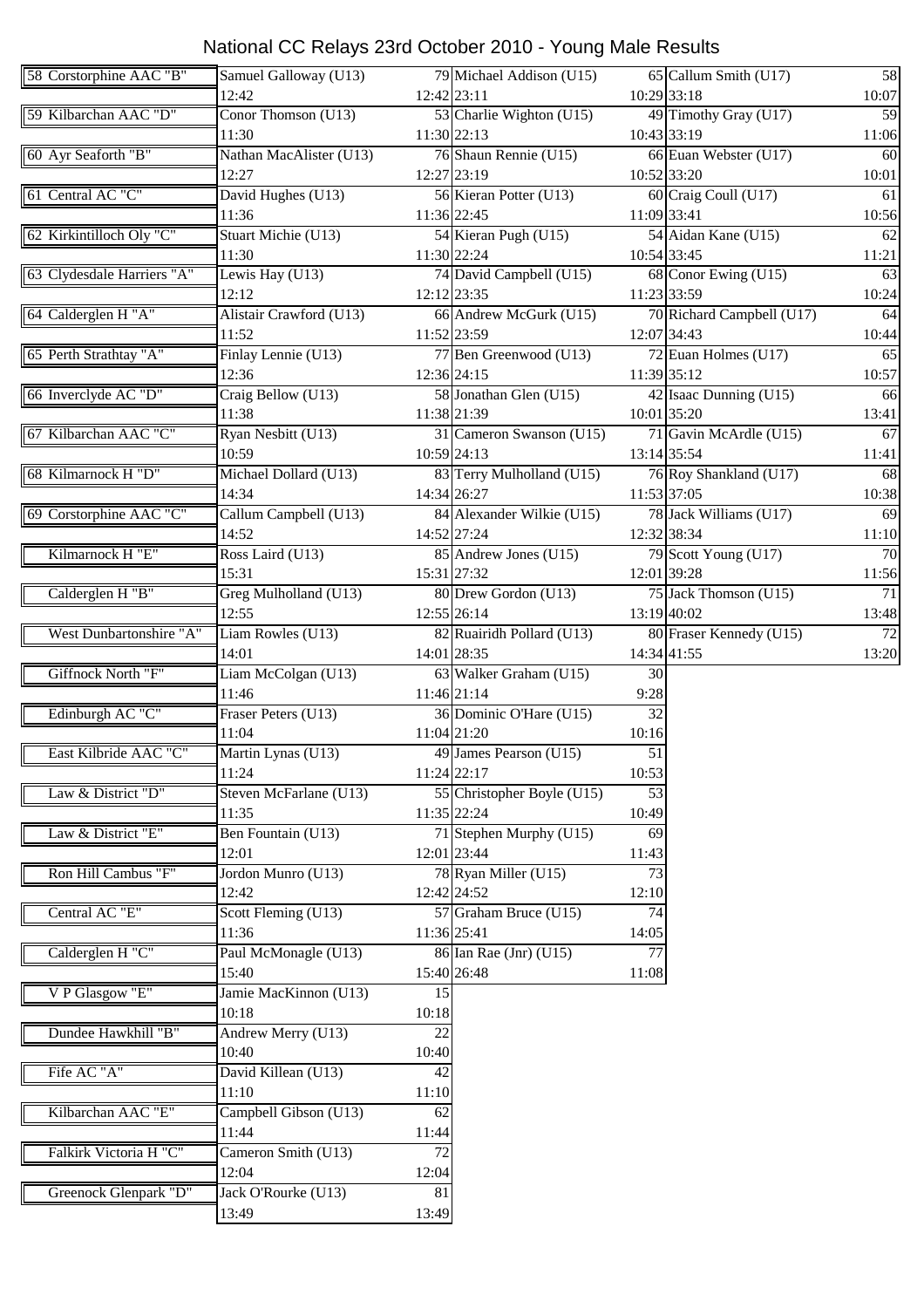|                           | Stage 1                | Stage 2                 |  | Stage 3                  |                 |  |
|---------------------------|------------------------|-------------------------|--|--------------------------|-----------------|--|
| 1 Dundee Hawkhill "A"     |                        |                         |  | 3 Lilly Partridge (J)    |                 |  |
|                           | Sarah Kelly (J)        | 7 Eilish McColgan (J)   |  |                          | 14:37           |  |
|                           | 15:56                  | 15:56 31:10             |  | 15:14 45:47              |                 |  |
| 2 Kilbarchan AAC "A"      | Natalie Sharp (J)      | 10 Christina Rankin     |  | 5 Elspeth Curran         | $\overline{2}$  |  |
|                           | 16:09                  | 16:09 31:42             |  | 15:33 46:04              | 14:22           |  |
| 3 Fife AC "A"             | Megan Crawford         | 1 Hester Dix            |  | 1 Helen Sharpe           |                 |  |
|                           | 15:22                  | 15:22 30:31             |  | 15:09 46:16              | 15:45           |  |
| 4 Edinburgh AC "A"        | Sarah Hood             | 2 Laura Dunn            |  | 2 Jennifer MacLean       |                 |  |
|                           | 15:27                  | 15:27 30:59             |  | 15:32 46:21              | 15:22           |  |
| 5 Lothian RC "A"          | Mhairi Inglis (J)      | 13 Edel Mooney          |  | $4$ Sarah Inglis (J)     | $\overline{5}$  |  |
|                           | 16:22                  | 16:22 31:35             |  | 15:13 46:46              | 15:11           |  |
| 6 Springburn Harriers "A" | <b>Fiona Gentles</b>   | 4 Michelle Sandison     |  | 6 Danielle Brown         | 6               |  |
|                           | 15:39                  | 15:39 32:03             |  | $16:24$ 47:10            | 15:07           |  |
| 7 Hunters Bog T "A"       | Kate Jenkins           | 14 Megan Wright         |  | 8 Rosie Smith            | $\tau$          |  |
|                           | 16:23                  | 16:23 32:18             |  | 15:55 47:12              | 14:54           |  |
| 8 Central AC "A"          | <b>Alison Docherty</b> | 20 Lyndsay Morrison     |  | 9 Fiona Thompson         | 8               |  |
|                           |                        |                         |  |                          |                 |  |
|                           | 16:30                  | 16:30 32:28             |  | 15:58 48:12              | 15:44           |  |
| 9 Hunters Bog T "B"       | Eilis McKechanie       | 18 Isobel Knox          |  | 10 Claire Gordon         | $\mathbf Q$     |  |
|                           | 16:30                  | 16:30 32:31             |  | 16:01 49:07              | 16:36           |  |
| 10 Garscube H "A"         | <b>Kirsty Husband</b>  | 8 Lesley Chisholm       |  | 7 Charlotte Wilson       | 10              |  |
|                           | 16:02                  | $16:02$ 32:16           |  | 16:14 49:16              | 17:00           |  |
| 11 Dumfries RC "A"        | Lisa Finlay            | 19 Joasia Zakrzewski    |  | 15 Mhairi Duff           | 11              |  |
|                           | 16:30                  | 16:30 33:27             |  | 16:57 49:20              | 15:53           |  |
| 12 Kilbarchan AAC "B"     | Cara Sloss             | 11 Nynke Mulholland (J) |  | 11 Leanne Hamilton       | 12              |  |
|                           | 16:10                  | 16:10 33:00             |  | 16:50 49:33              | 16:33           |  |
| 13 Edinburgh AC "B"       | Katja Eravisto         | 22 Victoria Lomax       |  | 16 Joanne Thom           | 13              |  |
|                           | 16:40                  | 16:40 33:28             |  | 16:48 50:10              | 16:42           |  |
| 14 V P Glasgow "A"        | Josephine Moultrie (J) | 6 Claire Thompson       |  | 19 Claire McCracken      | 14              |  |
|                           | 15:53                  | 15:53 33:59             |  | 18:06 50:18              | 16:19           |  |
| 15 Aberdeen AAC "A"       | Gemma Cormack (J)      | 5 Laura Mahady          |  | 20 Bezunesh Deggefa      | $\overline{15}$ |  |
|                           |                        |                         |  |                          |                 |  |
|                           | 15:42                  | 15:42 34:05             |  | 18:23 50:40              | 16:35           |  |
| 16 Edinburgh Uni "A"      | Rebecca Hannah (J)     | 23 Stephanie Davis      |  | 12 Sarah Louise Johnson  | 16              |  |
|                           | 16:45                  | 16:45 33:03             |  | 16:18 50:50              | 17:47           |  |
| 17 Giffnock North "A"     | <b>Ruth Joss</b>       | 9 Mary McCutcheon       |  | 17 Jill Smylie           | 17              |  |
|                           | 16:04                  | 16:04 33:38             |  | 17:34 51:30              | 17:52           |  |
| 18 Edinburgh AC "C"       | Lyndsey Fraser         | 37 Lauren Stoddart (J)  |  | 27 Nathalie Christie     | 18              |  |
|                           | 18:03                  | 18:03 35:12             |  | 17:09 51:40              | 16:28           |  |
| 19 Dundee Hawkhill "B"    | Laura Muir (J)         | 16 Laura Brown          |  | 13 Kirsty Scott          | 19              |  |
|                           | 16:25                  | 16:25 33:08             |  | 16:43 51:53              | 18:45           |  |
| 20 Fife AC "B"            | Jenny Tan $(J)$        | 25 Alison McGill        |  | 23 Angela Howe           | 20              |  |
|                           | 17:00                  | 17:00 34:45             |  | 17:45 51:58              | 17:13           |  |
| 21 Edinburgh Uni "B"      | <b>Frances Cummins</b> | 29 Emma Baxter (J)      |  | 26 Heidi Nicholson       | 21              |  |
|                           | 17:18                  | 17:18 35:06             |  | 17:48 52:28              | 17:22           |  |
| 22 Corstorphine AAC "A"   | Jo Kirby               | 26 Megan Smith          |  | 24 Corrie Roberts        | $\overline{22}$ |  |
|                           | 17:04                  | 17:04 34:49             |  | 17:45 53:21              | 18:32           |  |
| 23 Garscube H "B"         | Carole Setchell        | 27 Laura Devine         |  | 22 Ailsa Currie          | 23              |  |
|                           |                        |                         |  |                          |                 |  |
|                           | 17:10                  | 17:10 34:42             |  | 17:32 53:22              | 18:40           |  |
| 24 V P Glasgow "B"        | Sarah Potter (J)       | 36 Jacqueline Thomson   |  | 28 Kirsty Baird          | 24              |  |
|                           | 18:00                  | 18:00 35:20             |  | 17:20 53:38              | 18:18           |  |
| 25 Central AC "C" $(V)$   | Jane Waterhouse        | 41 Fiona Kelsall        |  | 31 Hazel Dean            | 25              |  |
|                           | 18:16                  | 18:16 36:26             |  | 18:10 53:38              | 17:12           |  |
| 26 Kilmarnock H "A"       | Kara Tait              | 15 Paula Wilson         |  | 21 Elizabeth McDerment   | 26              |  |
|                           | 16:25                  | 16:25 34:19             |  | 17:54 53:58              | 19:39           |  |
| 27 Edinburgh Uni "C"      | Pamela Morris          | 39 Siobhan Prise        |  | 29 Rachel Armitage $(J)$ | 27              |  |
|                           | 18:08                  | 18:08 35:57             |  | 17:49 54:13              | 18:16           |  |
| 28 Gala Harriers "A"      | Fiona Dalgleish        | 35 Rachel Fagan         |  | 25 Fiona Shepherd        | 28              |  |
|                           | 17:55                  | 17:55 35:00             |  | 17:05 54:29              | 19:29           |  |
|                           |                        |                         |  |                          |                 |  |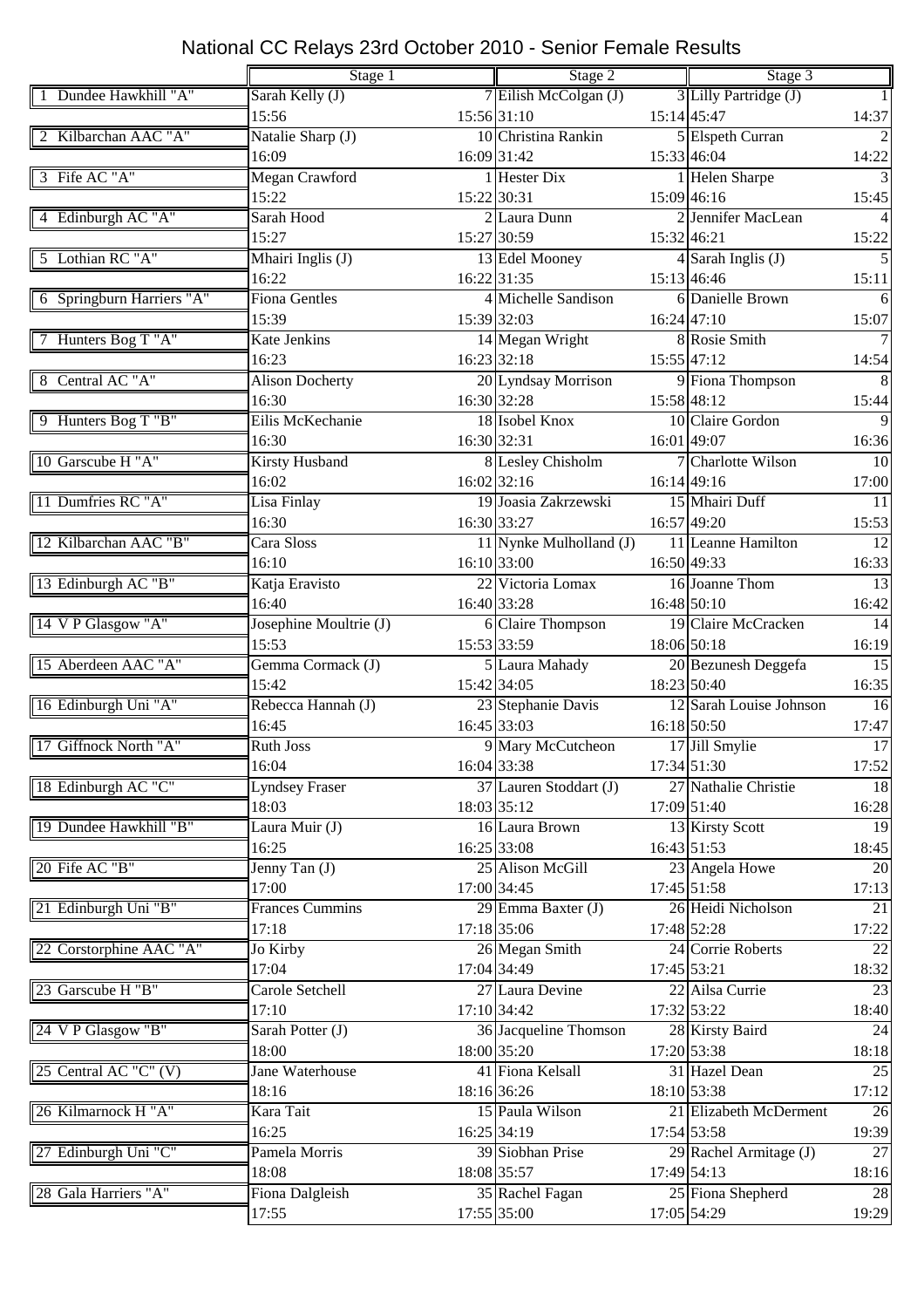| 29 Central AC "B"            | Karen Montador             |             | 21 Claire Houston      |               | $18$ Dawn Kerr (J)         | 29              |
|------------------------------|----------------------------|-------------|------------------------|---------------|----------------------------|-----------------|
|                              | 16:37                      |             | 16:37 33:55            |               | 17:18 55:01                | 21:06           |
| 30 Fife AC "C"               | Amie McKimmie              |             | 24 Susan Thomson       |               | 30 Lorna Sibbett           | 30              |
|                              | 16:50                      |             | 16:50 36:24            |               | 19:34 55:08                | 18:44           |
| 31 Helensburgh AAC "A" (V)   | Michelle Hetherington      |             | 31 Maria Dye           |               | 32 Erica Cromar            | $\overline{31}$ |
|                              | 17:25                      | 17:25 36:31 |                        |               | 19:06 55:50                | 19:19           |
| 32 Giffnock North "B"        | Jacqueline Cowan           |             | 50 Sheila Lewis        |               | 42 Yvonne Hamilton         | 32              |
|                              | 18:59                      | 18:59 38:21 |                        |               | 19:22 56:35                | 18:14           |
| 33 Bellahouston H "A" (V)    | <b>Bernadette O'Neil</b>   |             | 44 Erica Christie      |               | 35 Yvonne Winchester       | 33              |
|                              | 18:27                      |             | 18:27 37:06            | 18:39 56:41   |                            | 19:35           |
| 34 Calderglen H "A"          | Joanne McEvoy              |             | 43 Mary Goldsmith      |               | 40 Frances Maxwell         | 34              |
|                              | 18:21                      |             | 18:21 38:09            |               | 19:48 56:49                |                 |
|                              |                            |             | 45 Jill O'Neil         |               | <b>39 Heather McIntosh</b> | 18:40<br>35     |
| 35 Garscube H "C"            | Marian Kelly               |             |                        |               |                            |                 |
|                              | 18:34                      |             | 18:34 37:40            |               | 19:06 56:53                | 19:13           |
| 36 Carnegie H "A" (V)        | <b>Fabienne Thompson</b>   |             | 34 Linda James         |               | 36 Morna Fleming           | 36              |
|                              | 17:37                      |             | 17:37 37:08            |               | 19:31 57:10                | 20:02           |
| 37 Bellahouston RR "B"       | Elsie Downham              |             | 47 Jane Galt           |               | 46 Louise Ross             | 37              |
|                              | 18:43                      |             | 18:43 39:19            | 20:36 58:02   |                            | 18:43           |
| 38 Fife AC "D"               | Fiona Bracegirdle (J)      |             | 28 Margaret McLaren    |               | 33 Sandra Aitken           | 38              |
|                              | 17:12                      |             | 17:12 36:36            |               | 19:24 58:03                | 21:27           |
| 39 Bellahouston RR "A" (V)   | <b>Shona Donnelly</b>      |             | 38 Jane Wild           |               | 41 Julia Harris            | 39              |
|                              | 18:06                      | 18:06 38:18 |                        | $20:12$ 58:11 |                            | 19:53           |
| 40 Westerlands CCC "A"       | Ellen Homewood             |             | 30 Ana Talbot          |               | 45 Catriona Miller         | 40              |
|                              | 17:21                      | 17:21 39:09 |                        |               | 21:48 58:24                | 19:15           |
| 41 Springburn Harriers "B"   | <b>Marlene Hunter</b>      |             | 46 Caroline Brownlie   |               | 54 Clare Gemmell           | 41              |
|                              | 18:42                      |             | 18:42 41:04            | 22:22 58:55   |                            | 17:51           |
| 42 Lothian RC "B"            | Jocelyn Moar               |             | 32 Saran Jones         |               | 34 Alison McQuillen        | 42              |
|                              | 17:29                      |             | 17:29 36:54            |               | 19:25 59:00                | 22:06           |
| 43 Falkirk Victoria H "A"    | Fiona Matheson             |             | 3 Nicola Flynn         |               | 37 Elaine Thomson          | 43              |
|                              | 15:39                      |             | 15:39 37:17            |               | 21:38 59:00                | 21:43           |
| 44 Motherwell AC "A" (V)     | Clare Barr                 |             | 49 Elaine Jamieson     |               | 43 Phyllis Hands           | 44              |
|                              | 18:50                      |             | 18:50 39:02            |               | 20:12 59:46                | 20:44           |
| 45 Wee County H "A"          | <b>Jessica Neal</b>        |             | 62 Caroline Strain     |               | 58 Beryl Junnier           | 45              |
|                              | 20:50                      |             | 20:50 41:47            |               | 20:57 1:00:06              | 18:19           |
| 46 Garscube H "D"            | Emma Ralston               |             |                        |               | 49 Debbie Martin-Consani   | 46              |
|                              |                            |             | 57 Anna Walker         |               |                            |                 |
|                              | 20:09                      |             | 20:09 40:26            |               | 20:17 1:00:49              | 20:23           |
| 47 Corstorphine AAC "B"      | Kerry Porter               |             | 42 Jillian Hogg        |               | 52 Susan Johnston          | 47              |
|                              | 18:19                      |             | 18:19 40:46            |               | 22:27 1:01:29              | 20:43           |
| 48 Kirkintilloch Oly "A"     | Hannah Terrance (J)        |             | 40 Vivien Fraser       |               | 44 Shirley MacNab          | 48              |
|                              | 18:11                      |             | 18:11 39:08            |               | 20:57 1:01:37              | 22:29           |
| 49 Greenock Glenpark "B" (V) | <b>Heather Kangley</b>     |             | 61 Elizabeth Mitchell  |               | 56 Silke Loehndorf         | 49              |
|                              | 20:42                      | 20:42 41:13 |                        |               | 20:31 1:02:17              | 21:04           |
| 50 Greenock Glenpark "A" (V) | Theresa Wall               |             | 54 Susan Clark         |               | 51 Fiona Cushnaghan        | 50              |
|                              | 19:54                      |             | 19:54 40:33            |               | 20:39 1:02:28              | 21:55           |
| 51 Law & District "A"        | Nicola Lindsay (J)         |             | 33 Alison Cameron      |               | 47 Pamela O'Connor         | 51              |
|                              | 17:30                      |             | 17:30 39:32            |               | 22:02 1:02:37              | 23:05           |
| 52 Helensburgh AAC "B"       | Sarah Walker               |             | 51 Jan Fellowes        |               | 48 Tina Munro              | 52              |
|                              | 19:01                      |             | 19:01 40:16            |               | 21:15 1:02:43              | 22:27           |
| 53 Ferranti AAC "A" (V)      | <b>Elizabeth Gilchrist</b> |             | 59 Siobhan Sellar      |               | 62 Claire Gilchrist        | 53              |
|                              | 20:20                      | 20:20 44:01 |                        |               | 23:41 1:03:00              | 18:59           |
| 54 Stirling Univ AC "A"      | Ann-Marie Parry            |             | 63 Carissa Samways     |               | 60 Robyn McDowall          | 54              |
|                              | 21:37                      | 21:37 42:12 |                        |               | 20:35 1:03:33              | 21:21           |
| 55 Bellahouston H "B"        | Kristina Greig             |             | 52 Angela Campbell (J) |               | 55 Suzanne Boyle           | 55              |
|                              | 19:40                      |             | 19:40 41:10            |               | 21:30 1:03:53              | 22:43           |
| 56 Dumfries RC "B" (V)       | Maureen Dickson            |             | 60 Paula Neill         |               | 59 Dawn McDonald           | 56              |
|                              | 20:22                      |             | 20:22 41:58            |               | 21:36 1:04:25              | 22:27           |
|                              |                            |             |                        |               |                            |                 |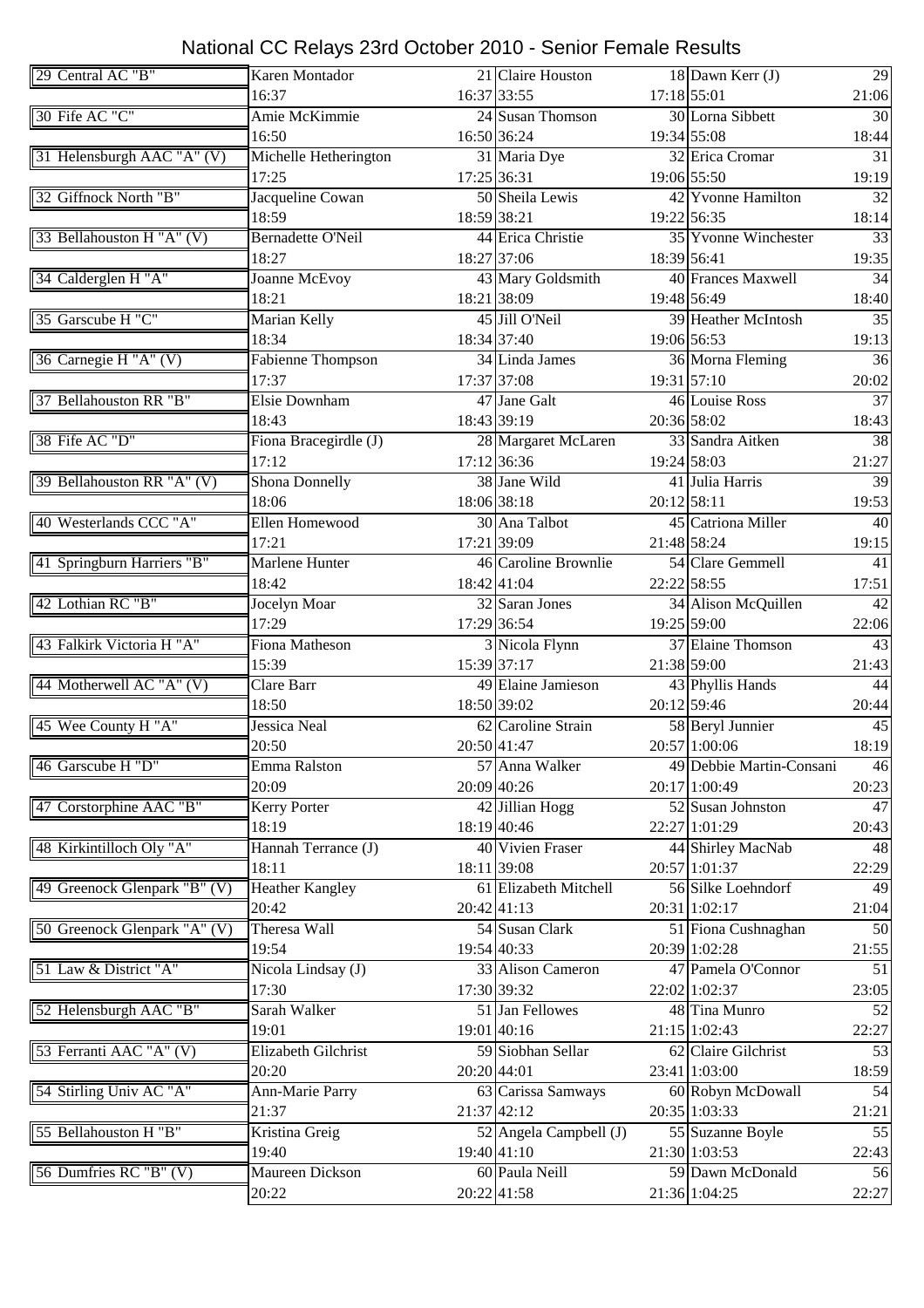| 57 Hunters Bog T "C"                        | Sandra Rathjen              |                 | 55 Carrie Craig     |       | 61 Rose Nicholson   | 57              |
|---------------------------------------------|-----------------------------|-----------------|---------------------|-------|---------------------|-----------------|
|                                             | 19:54                       |                 | 19:54 43:16         |       | 23:22 1:07:45       | 24:29           |
| 58 Penicuik Harriers "A"                    | Louyse McConnell-Trevillion |                 | 74 Kirsty Loudon    |       | 67 Rachael Campbell | $\overline{58}$ |
|                                             | 24:52                       |                 | 24:52 48:10         |       | 23:18 1:10:11       | 22:01           |
| Inverclyde AC "A"                           | Emma Rice (J)               |                 | 12 Rhona Bushfield  | 14    |                     |                 |
|                                             | 16:15                       |                 | 16:15 33:13         | 16:58 |                     |                 |
| Motherwell AC "B"                           | Jill E Logan                |                 | 48 Clare Hughes     | 38    |                     |                 |
|                                             | 18:44                       |                 | 18:44 37:35         | 18:51 |                     |                 |
| Westerlands CCC "B"                         | Pauline McAdam              |                 | 53 Muffy Calder     | 50    |                     |                 |
|                                             | 19:48                       |                 | 19:48 40:30         | 20:42 |                     |                 |
| Springburn Harriers "C"                     | Barbara Knox                |                 | 56 Lesley Stickle   | 53    |                     |                 |
|                                             | 19:57                       |                 | 19:57 40:51         | 20:54 |                     |                 |
| Edinburgh Uni "D"                           | Katie Pollock (J)           |                 | 64 Kirsten Hogg     | 57    |                     |                 |
|                                             | 21:52                       |                 | 21:52 41:45         | 19:53 |                     |                 |
| St Andrews Uni "A"                          | Catherine Jeffrey           |                 | 67 Rhiannon Dougall | 63    |                     |                 |
|                                             | 22:39                       |                 | 22:39 45:45         | 23:06 |                     |                 |
| Calderglen H "B"                            | <b>Kirsty Findlater</b>     |                 | 66 Laura McConnel   | 64    |                     |                 |
|                                             | 22:36                       |                 | 22:36 45:49         | 23:13 |                     |                 |
| Teviotdale Harriers "A" (V)                 | Donna Inglis                |                 | 71 Sylvia Grieve    | 65    |                     |                 |
|                                             | 23:04                       |                 | 23:04 47:07         | 24:03 |                     |                 |
| Greenock Glenpark "C"                       | <b>Yvonne Prager</b>        |                 | 69 Janet Henderson  | 66    |                     |                 |
|                                             | 22:52                       |                 | 22:52 47:32         | 24:40 |                     |                 |
| Ayr Seaforth "A"                            | Louise Hill-Stirling (J)    | $\overline{17}$ |                     |       |                     |                 |
|                                             | 16:30                       | 16:30           |                     |       |                     |                 |
| V P Glasgow "C"                             | <b>Christine Catterson</b>  | $\overline{58}$ |                     |       |                     |                 |
|                                             | 20:13                       | 20:13           |                     |       |                     |                 |
| Carnegie H "B"                              | Gillian McCracken           | 65              |                     |       |                     |                 |
|                                             | 22:07                       | 22:07           |                     |       |                     |                 |
| Bellahouston H "C"                          | Connie Hydes                | 68              |                     |       |                     |                 |
|                                             | 22:46                       | 22:46           |                     |       |                     |                 |
| Dumfries RC "C" (V)                         | <b>Audrey Brown</b>         | 70              |                     |       |                     |                 |
|                                             | 23:00                       | 23:00           |                     |       |                     |                 |
| Inverclyde AC "B"                           | Emma Fulton (J)             | $\overline{72}$ |                     |       |                     |                 |
|                                             | 23:06                       | 23:06           |                     |       |                     |                 |
| Springburn Harriers "D"                     | Lorraine Gray               | 73              |                     |       |                     |                 |
|                                             | 23:47                       | 23:47           |                     |       |                     |                 |
| <b>Fastest Laps</b>                         |                             |                 |                     |       |                     |                 |
| 1 Elspeth Curran - Kilbarchan AAC "A"       |                             | 14:22           |                     |       |                     |                 |
| 2 Lilly Partridge (J) - Dundee Hawkhill "A" |                             | 14:37           |                     |       |                     |                 |
| 3 Rosie Smith - Hunters Bog T "A"           |                             | 14:54           |                     |       |                     |                 |
| 4 Danielle Brown - Springburn Harriers "A"  |                             | 15:07           |                     |       |                     |                 |
| 5 Hester Dix - Fife AC "A"                  |                             | 15:09           |                     |       |                     |                 |
| Sarah Inglis (J) - Lothian RC "A"<br>6      |                             | 15:11           |                     |       |                     |                 |
| Edel Mooney - Lothian RC "A"<br>7           |                             | 15:13           |                     |       |                     |                 |
| 8 Eilish McColgan (J) - Dundee Hawkhill "A" |                             | 15:14           |                     |       |                     |                 |
| 9 Megan Crawford - Fife AC "A"              |                             | 15:22           |                     |       |                     |                 |
| 10 Jennifer MacLean - Edinburgh AC "A"      |                             | 15:22           |                     |       |                     |                 |
| 11 Sarah Hood - Edinburgh AC "A"            |                             | 15:27           |                     |       |                     |                 |
|                                             |                             |                 |                     |       |                     |                 |
| 12 Laura Dunn - Edinburgh AC "A"            |                             | 15:32           |                     |       |                     |                 |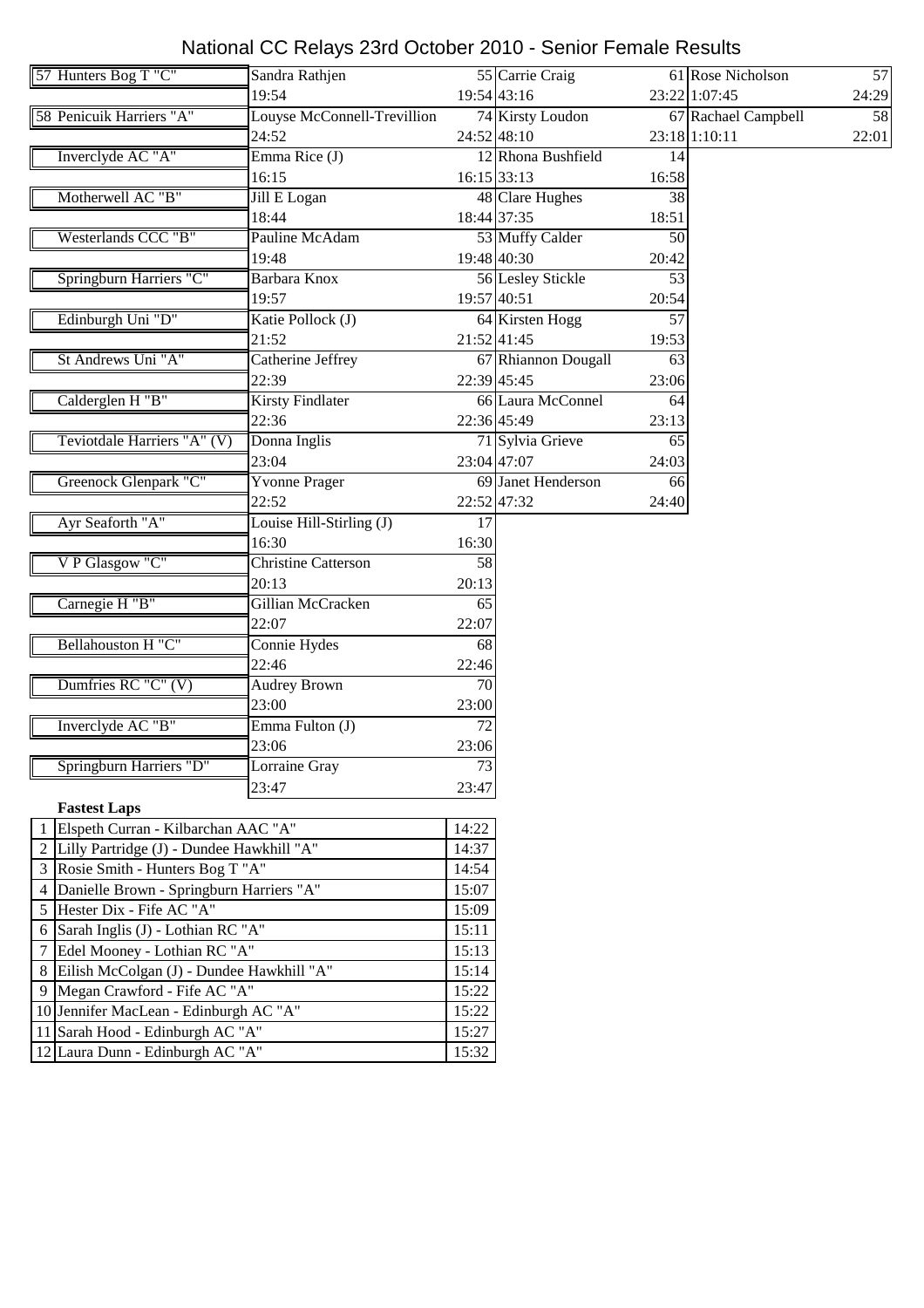|                                    | Stage 1                    | Stage 2                 | Stage 3                     | Stage 4                                      |
|------------------------------------|----------------------------|-------------------------|-----------------------------|----------------------------------------------|
| Inverclyde AC "A"                  | <b>Andrew Douglas</b>      | 2 Mark Pollard          | 1 Craig Ruddy               | 1 Daniel Mulhare<br>$\overline{1}$           |
|                                    | 12:56                      | 12:56 26:04             | 13:08 38:51                 | 12:47 51:18<br>12:27                         |
| Shettleston Harriers "A"           | <b>Amanuel Hagos</b>       | 6 Matthew Gillespie (J) | 2 Paul Sorrie               | 2 Tewoldeberhan Mengisteab<br>$\overline{2}$ |
|                                    | 13:19                      | 13:19 26:07             | 12:48 39:07                 | 13:00 51:45<br>12:38                         |
| Central AC "A"                     | Andrew Butchart (J)        | 4 Robert Russell        | 3 John Newsom               | 3 Ross Houston<br>$\mathcal{R}$              |
|                                    | 13:10                      | 13:10 26:08             | 12:58 39:21                 | 13:13 52:43<br>13:22                         |
|                                    |                            | 16 Alexander Hendry (J) | 10 David McNamee            | 5 Lewis Millar<br>$\overline{4}$             |
| Central AC "B"                     | Sean Reilly (J)            |                         |                             |                                              |
|                                    | 13:42                      | 13:42 26:55             | 13:13 40:33                 | 13:38 54:02<br>13:29                         |
| Ron Hill Cambus "A"<br>5           | Stewart Orr (J)            | 9 Stephen Wylie         | 11 Robert Gilroy            | 6 Iain MacCorquodale<br>$\overline{5}$       |
|                                    | 13:24                      | 13:24 26:58             | 13:34 40:38                 | 13:40 54:11<br>13:33                         |
| Corstorphine AAC "A"<br>6          | Douglas Selman             | 3 Dermot Cummins        | 4 Christopher O'Brien       | 4 David Simpson<br>6                         |
|                                    | 13:08                      | 13:08 26:24             | 13:16 40:33                 | 14:09 54:35<br>14:02                         |
| Ron Hill Cambus "B"                | Jack Hamilton (J)          | 13 Stuart Gibson        | 9 Bobby Bristow (J)         | 10 Jamie Reid<br>$7\phantom{.0}$             |
|                                    | 13:32                      | 13:32 26:50             | 13:18 40:58                 | 14:08 54:39<br>13:41                         |
| Shettleston Harriers "B"           | Michael Deason             | 15 Lachlan Oates (J)    | 12 Kerrick Hesse (J)        | 9 Azzidine Zourhi<br>8                       |
|                                    | 13:39                      | 13:39 27:25             | 13:46 40:57                 | 13:32 54:49<br>13:52                         |
|                                    |                            |                         |                             |                                              |
| Edinburgh Uni "A"                  | Max Ralston (J)            | 12 Michael Gillespie    | 6 Patryk Gierjatowicz       | 7 Hector Haines<br>9                         |
|                                    | 13:32                      | 13:32 26:42             | 13:10 40:45                 | 14:03 54:55<br>14:10                         |
| 10 Aberdeen AAC "A"                | Mark Haskett               | 10 Benjamin Hukins      | 8 Eoin Durkon               | 12 James Joy $(J)$<br>10                     |
|                                    | 13:24                      | 13:24 26:48             | 13:24 41:04                 | 14:16 55:12<br>14:08                         |
| Dundee Hawkhill "A"<br>-11         | Chris Foley                | 5 Graeme Oudney         | 16 Matthew White (J)        | 13 Howell Craske (J)<br>11                   |
|                                    | 13:15                      | 13:15 27:57             | 14:42 41:35                 | 13:38 55:20<br>13:45                         |
| 12 Inverclyde AC "B"               | Christopher MacKay         | 1 Graeme Hyett          | 5 Andrew Campbell (J)       | 11 Sean Gaffney<br>12                        |
|                                    | 12:43                      | 12:43 26:32             | 13:49 41:00                 | 14:28 55:25<br>14:25                         |
|                                    | David Vernon (J)           |                         | 15 Derek Gibb               | 14 Sean Fontana (J)<br>13                    |
| 13 V P Glasgow "A"                 |                            | 8 Allan Ramsay          |                             |                                              |
|                                    | 13:23                      | 13:23 27:55             | 14:32 41:37                 | 13:42 55:29<br>13:52                         |
| 14 Kilbarchan AAC "A"              | Paul Leck                  | 7 Conor McNulty         | 7 Stephen Fleming (J)       | 8 John McMillan<br>$\overline{14}$           |
|                                    | 13:21                      | 13:21 26:47             | 13:26 40:47                 | 14:00 55:46<br>14:59                         |
| 15 Edinburgh AC "B"                | Neil Calder                | 24 Bryan Mackie         | 18 Owain Bristow            | 15 Adam Priestley<br>$\overline{15}$         |
|                                    | 14:14                      | 14:14 28:16             | 14:02 41:51                 | 13:35 55:56<br>14:05                         |
| 16 Lothian RC "A"                  | Alastair Robertson (J)     | 51 Ross Milne           | 26 Max McNeill (J)          | 20 Iain Donnan<br>16                         |
|                                    | 14:57                      | 14:57 28:51             | 13:54 43:05                 | 14:14 55:58<br>12:53                         |
| Giffnock North "A"<br>17           | David Phee                 | 14 Greg Turner $(J)$    | 17 Martin Fishwick (J)      | 18 Luke Traynor (J)<br>17                    |
|                                    | 13:35                      | 13:35 28:10             | 14:35 42:18                 | 14:08 56:05<br>13:47                         |
|                                    |                            |                         |                             |                                              |
| 18 Bellahouston RR "A"             | Peter Devenport            | 11 Matthew Williamson   | 13 Mark Johnston            | 16 Kenny Richmond<br>$\overline{18}$         |
|                                    | 13:29                      | 13:29 27:47             | 14:18 42:05                 | 14:18 56:43<br>14:38                         |
| Central AC "C"<br>19               | David Hutchison (J)        | 21 Alasdair Anthony     | 14 Michael Wright           | 17 Craig Neal<br>$\overline{19}$             |
|                                    | 14:13                      | 14:13 27:49             | 13:36 42:11                 | 14:22 57:09<br>14:58                         |
| 20 Kilbarchan AAC "D"              | Graham Evans (J)           | 18 Gary Rankin (J)      | 20 Scott MacAulay (J)       | 19 Thomas McDonald (J)<br>20                 |
|                                    | 14:01                      | 14:01 28:21             | 14:20 42:29                 | 14:08 57:21<br>14:52                         |
| 21 Greenock Glenpark "A"           | <b>Andrew McCall</b>       | 33 Stephen Trainer      | 22 Michael Mcloone Snr      | 23 David Henderson<br>21                     |
|                                    | 14:31                      | 14:31 28:36             | 14:05 43:28                 | 14:52 58:10<br>14:42                         |
| 22 Corstorphine AAC "B"            | <b>Scott Pilkington</b>    | 38 Steven O'Brien       | 25 Tom Ferrington           | 24 Bryan Clark<br>22                         |
|                                    | 14:39                      | 14:39 28:49             | 14:10 44:04                 | 15:15 58:17<br>14:13                         |
|                                    | Adam Drummond (J)          |                         |                             |                                              |
| Shettleston Harriers "C"<br>23     |                            | 37 Matthew Turner       | 19 Gary Turner (J)          | 22 Marc McColl<br>23                         |
|                                    | 14:35                      | 14:35 28:18             | 13:43 43:27                 | 15:09 58:18<br>14:51                         |
| Ron Hill Cambus "C"<br>24          | <b>Alistair Campbell</b>   | 56 Chris Wilson         | 23 David Munro              | 21 Brian Campbell<br>24                      |
|                                    | 15:07                      | 15:07 28:38             | 13:31 43:11                 | 14:33 58:58<br>15:47                         |
| Kirkintilloch Oly "A"<br>25        | <b>Kevin Cornes</b>        | 45 Paul O'Connor        | 32 Adam Peters              | 29 David Gardiner<br>25                      |
|                                    | 14:51                      | 14:51 29:26             | 14:35 44:49                 | 15:23 59:06<br>14:17                         |
| 26 Bellahouston RR "B"             | <b>Ciaran Dougherty</b>    | 23 Bruce Carse          | 35 Craig Ross               | 27 Nick Reid<br>26                           |
|                                    | 14:13                      | 14:13 29:31             | 15:18 44:27                 | 14:56 59:16<br>14:49                         |
| Edinburgh AC "C"<br>27             | Tom Ryan (J)               | 29 Paul Brennan         | 28 Dermot Bailie            | 27<br>26 Adam Jack (J)                       |
|                                    | 14:25                      | 14:25 29:04             | 14:39 44:23                 | 15:19 59:23<br>15:00                         |
|                                    |                            | 76 Andrew MacKenzie     |                             |                                              |
| 28 Stirling Univ AC "A"            | Ross Christie (J)          |                         | 53 Dionysios Zikopoulos (J) | 42 Jed Bartlett<br>28                        |
|                                    | 15:52                      | 15:52 30:43             | 14:51 45:54                 | 15:11 59:56<br>14:02                         |
| Shettleston Harriers "E" (V)<br>29 | Ian Johnston               | 27 William Coyle        | 24 John Oates               | 28 Denis Williams<br>29                      |
|                                    | 14:20                      | 14:20 28:47             | 14:27 44:43                 | 15:56 1:00:02<br>15:19                       |
| 30 Lasswade AAC "A"                | <b>Barney Phillips</b>     | 49 Colin Menzies        | 57 Ben Mitchell             | 51 Ross Finlayson<br>30                      |
|                                    | 14:54                      | 14:54 30:53             | 15:59 46:25                 | 15:32 1:00:25<br>14:00                       |
| Dundee Hawkhill "B"<br>31          | Gordon Barrie              | 46 Antony Robinson      | 48 Matthew Strachan         | 40 Neil Gunstone<br>31                       |
|                                    | 14:51                      | 14:51 30:30             | 15:39 45:47                 | 15:17 1:00:29<br>14:42                       |
| 32 Garscube H "B"                  | Joe McKnight               | 17 Benjamin Melby       | 37 Euan Geddes              | 32<br>33 Marco Consani                       |
|                                    | 14:00                      | 14:00 29:35             |                             | 15:42 1:00:34                                |
|                                    |                            |                         | 15:35 45:17                 | 15:17                                        |
| Corstorphine AAC "E" $(V)$<br>33   | <b>Grant Wilkie</b>        | 34 Michael Anderson     | 47 Ian Johnston             | 33<br>32 Graeme Fletcher                     |
|                                    | 14:31                      | 14:31 30:24             | 15:53 45:14                 | 14:50 1:00:41<br>15:27                       |
| 34 Fife AC "B" (V)                 | <b>Christopher Russell</b> | 20 Graham Kirby         | 29 Andrew Brierley          | 30 John Thomson<br>34                        |
|                                    | 14:11                      | 14:11 29:10             | 14:59 44:54                 | 15:44 1:00:53<br>15:59                       |
| 35 Calderglen H "A" (V)            | David Watt                 | 31 Edward Reid          | 61 Martin Duthie            | $\overline{35}$<br>52 Alan Derrick           |
|                                    | 14:27                      | 14:27 31:01             | 16:34 46:27                 | 15:26 1:01:03<br>14:36                       |
|                                    |                            |                         |                             |                                              |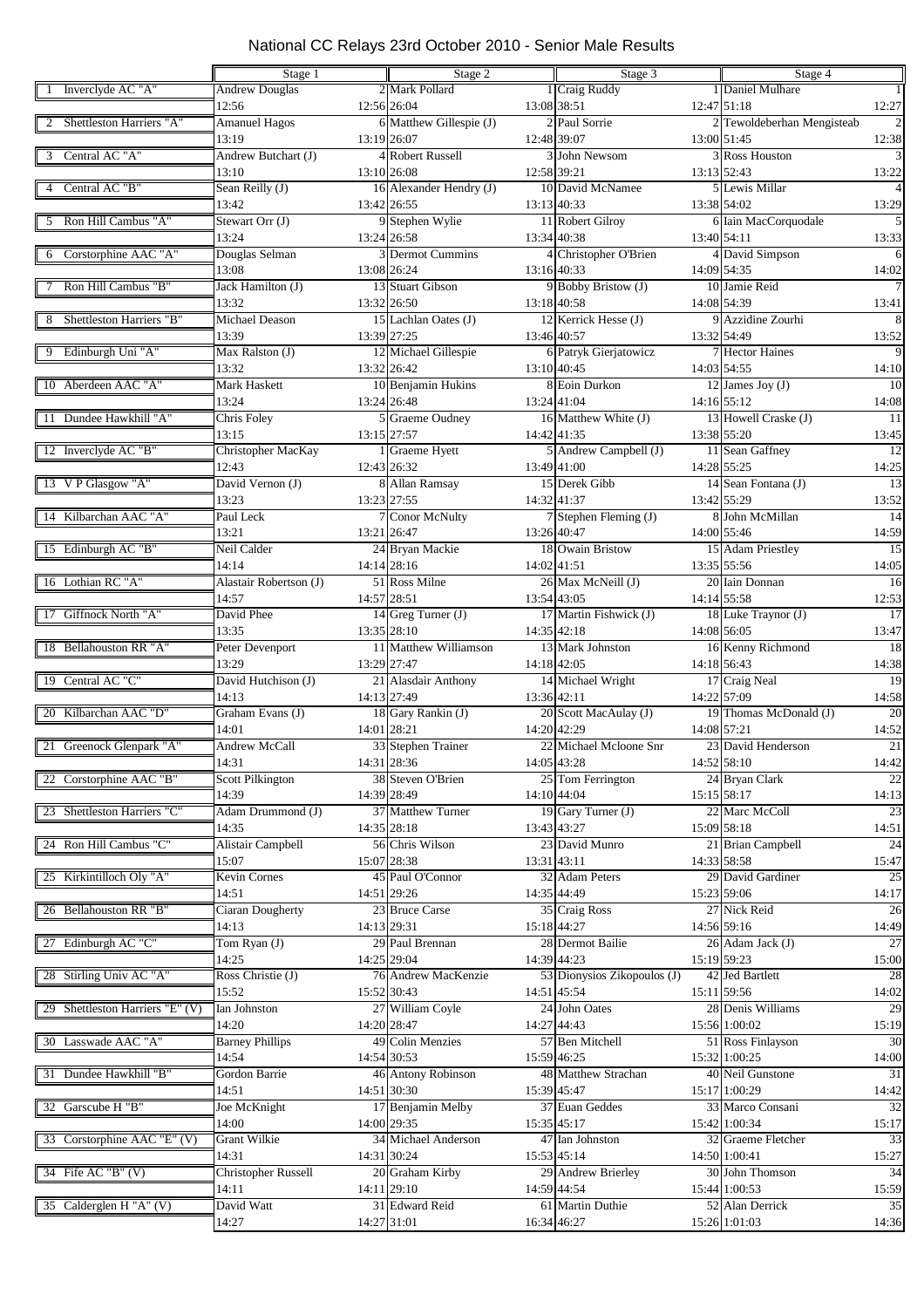| 36 Bellahouston H "A"          | Amanuel Zerezighi          |             | 48 Andrew Campbell       |             | 39 Tom Lauckner       | 36<br>31 Brian Douglas               |
|--------------------------------|----------------------------|-------------|--------------------------|-------------|-----------------------|--------------------------------------|
|                                | 14:54                      |             | 14:54 29:40              |             | 14:46 45:12           | 15:32 1:01:05<br>15:53               |
| 37 Garscube H "A" (V)          | John Bell                  |             | 36 Stephen Mulrine       |             | 34 Robert McLennan    | 34 Euan Mackay<br>$\overline{37}$    |
|                                | 14:33                      |             | 14:33 29:30              | 14:57 45:27 |                       | 15:57 1:01:10<br>15:43               |
| 38 Falkirk Victoria H "A"      | Alexander Davidson         |             | 28 Barry Paterson        |             | 30 John Turnbull      | 41 Gary Smith<br>38                  |
|                                | 14:22                      |             | 14:22 29:15              | 14:53 45:49 |                       | 16:34 1:01:14<br>15:25               |
| 39 Westerlands CCC "A"         | Chris Upson                |             | 40 Brian Bonnyman        |             | 42 Ken MacMahon       | 39 Scott Mitchell<br>39              |
|                                | 14:45                      |             | 14:45 30:04              |             | 15:19 45:45           | 15:41 1:01:15<br>15:30               |
| 40 Kilmarnock H "A"            | Ross Connelly (J)          |             | 53 Cameron Wilson        |             | 40 Grant Beattie (J)  | 37 Scott Martin<br>40                |
|                                | 15:07                      |             | 15:07 29:49              |             | 14:42 45:42           | 15:53 1:01:16<br>15:34               |
| Gala Harriers "A"<br>41        | Mark Bryson                |             | 60 Graeme Murdoch        |             | 33 Paul Daly          | 44 Fergus Johnston<br>41             |
|                                | 15:23                      |             | 15:23 29:28              |             | 14:05 45:57           | 16:29 1:01:26<br>15:29               |
|                                |                            |             |                          |             |                       |                                      |
| 42 Kilbarchan AAC "B" (V)      | <b>James Snodgrass</b>     |             | 44 Robert Quinn          |             | 21 Donald Petrie      | 25 Donald Kennedy<br>42              |
|                                | 14:49                      |             | 14:49 28:31              |             | 13:42 44:14           | 15:43 1:01:32<br>17:18               |
| 43 Aberdeen AAC "B"            | Ross Fulton (J)            |             | 26 Rory Leslie (J)       |             | 27 Keith Charlton     | 36 David Blane<br>43                 |
|                                | 14:18                      |             | 14:18 29:04              |             | 14:46 45:38           | 16:34 1:01:45<br>16:07               |
| 44 Carnegie H "A" (V)          | Andy Hume                  |             | 55 Ian Robert Johnston   |             | 71 Ian Stewart        | 62 Allan Fotheringham<br>44          |
|                                | 15:07                      | 15:07 31:41 |                          |             | 16:34 47:08           | 15:27 1:01:46<br>14:38               |
| 45 Corstorphine AAC "C"        | Moray Anderson             |             | 59 Bruce Malcolm         |             | 67 Calum McKenzie     | 49 Timothy Norwood<br>45             |
|                                | 15:20                      |             | 15:20 31:28              |             | 16:08 46:15           | 14:47 1:01:47<br>15:32               |
| 46 Metro Aberdeen "A"          | Iain Grigor                |             | 71 Forbes Reid           |             | 66 Donald Simpson     | 56 Neil Jaffrey<br>46                |
|                                | 15:44                      |             | 15:44 31:25              | 15:41 46:54 |                       | 15:29 1:01:49<br>14:55               |
| 47 Inverclyde AC "C"           | Thomas Jamieson            |             | 52 Neil Mclaughlin       |             | 46 Jude Boulton       | 38 Graeme Forbes<br>47               |
|                                | 15:01                      |             | 15:01 30:19              | 15:18 45:43 |                       | 15:24 1:01:54<br>16:11               |
| 48 Ron Hill Cambus "E" (V)     | <b>Greg Hastie</b>         |             | 32 Michael O'Hagan       |             | 36 Colin Feechan      | 45 Francis Hurley<br>48              |
|                                | 14:29                      |             | 14:29 29:34              | 15:05 45:57 |                       | 16:23 1:01:55                        |
|                                |                            |             |                          |             |                       | 15:58                                |
| 49 St Andrews Uni "A"          | <b>Russell Hall</b>        |             | 47 Andrew Smith (J)      |             | 38 Rui Principe       | 49<br>46 Chris Martin                |
|                                | 14:51                      |             | 14:51 29:36              |             | 14:45 46:02           | 16:26 1:02:00<br>15:58               |
| 50 East Kilbride AAC "A"       | John Fergusson (J)         |             | 25 Andrew Shaw (J)       |             | 41 Niall Walker       | 53 Jamie Clements<br>$\overline{50}$ |
|                                | 14:17                      |             | 14:17 29:57              | 15:40 46:43 |                       | 16:46 1:02:01<br>15:18               |
| 51 Pitreavie AAC "A"           | Jeff Farquhar              |             | 41 Jonathon Hedley       |             | 56 Neil Maclachlan    | 50 Barry Davie<br>51                 |
|                                | 14:45                      |             | 14:45 30:50              |             | 16:05 46:23           | 15:33 1:02:06<br>15:43               |
| 52 Falkirk Victoria H "B" (V)  | <b>Andrew Ronald</b>       |             | 50 Craig Johnston        |             | 69 Anthony Devlin     | 55 David Hart<br>$\overline{52}$     |
|                                | 14:57                      |             | 14:57 31:35              |             | 16:38 46:53           | 15:18 1:02:10<br>15:17               |
| 53 Greenock Glenpark "B"       | Alan Henderson             |             | 42 Kevin Gill            |             | 45 Steven Campbell    | 43 Alan O'Rourke<br>$\overline{53}$  |
|                                | 14:48                      |             | 14:48 30:13              |             | 15:25 45:55           | 15:42 1:02:12<br>16:17               |
| 54 Edinburgh Uni "B"           | Jack Wood                  |             | 19 Andrew Williamson (J) |             | 63 Rory Leslie (J)    | 47 Ross McCall<br>54                 |
|                                | 14:05                      |             | 14:05 31:07              |             | 17:02 46:06           | 14:59 1:02:40<br>16:34               |
| 55 Clydesdale Harriers "A"     | Peter Bowman (J)           |             | 30 Paul Carroll          |             | 43 Iain Robertson     | 59 Gary Dick<br>$\overline{55}$      |
|                                |                            |             |                          |             |                       |                                      |
|                                | 14:25                      |             | 14:25 30:08              |             | 15:43 47:02           | 16:54 1:02:42<br>15:40               |
| 56 Central AC "D"              | Ian McDonald               |             | 73 David Eckersley       |             | 62 Fraser Purves      | 67 Will Hensman<br>56                |
|                                | 15:48                      |             | 15:48 31:04              |             | 15:16 47:43           | 16:39 1:02:57<br>15:14               |
| 57 Kirkintilloch Oly "B"       | Gary Mitchell              |             | 64 Colin Langan          |             | 50 Craig McIntyre (J) | 57<br>60 Robert Rogerson             |
|                                | 15:32                      |             | 15:32 30:37              |             | 15:05 47:04           | 16:27 1:03:22<br>16:18               |
| 58 Ayr Seaforth "A"            | Neil Burnside              |             | 22 Mayeul Ducrot         |             | 31 Laurence Baker     | 58<br>35 Tom McCulloch               |
|                                | 14:13                      |             | 14:13 29:21              |             | 15:08 45:29           | 16:08 1:03:44<br>18:15               |
| 59 Giffnock North "B" (V)      | Neil Deerey                |             | 80 Graeme Croll          |             | 72 George Taylor      | 57 Derek Breen<br>59                 |
|                                | 16:04                      |             | 16:04 31:45              |             | 15:41 46:59           | 15:14 1:03:50<br>16:51               |
| 60 Helensburgh AAC "A"         | Iain Walker                |             | 74 Damien Theaker        |             | 70 Paul Thompson      | 54 Stephen Bell<br>60                |
|                                | 15:48                      |             | 15:48 31:38              |             | 15:50 46:47           | 15:09 1:03:54<br>17:07               |
| 61 Bellahouston RR "C"         | <b>Russell Whittington</b> |             | 58 David Weatherhead     |             | 59 Grant MacDonald    | 65 Barry Edwards<br>61               |
|                                | 15:13                      |             | 15:13 30:59              |             | 15:46 47:28           | 16:29 1:03:55<br>16:27               |
| 62 Ron Hill Cambus "D"         | Stephen (jnr) Paris (J)    |             | 62 Donald Macaulay       |             | 44 Scott Hunter       | 48 Thomas McPake<br>62               |
|                                | 15:28                      |             | 15:28 30:09              |             | 14:41 46:12           | 16:03 1:03:56<br>17:44               |
|                                |                            |             |                          |             |                       |                                      |
| 63 Hunters Bog T "B"           | Huw Jones                  |             | 39 David Fulton          |             | 60 Simon Harrison     | 66 Daniel Clements<br>63             |
|                                | 14:41                      |             | 14:41 30:59              |             | 16:18 47:40           | 16:41 1:03:57<br>16:17               |
| 64 Springburn Harriers "A" (V) | Damian McAuley             |             | 43 Andrew Callan         |             | 52 Ross McEachern     | 64<br>61 John Owens                  |
|                                | 14:48                      |             | 14:48 30:42              |             | 15:54 47:06           | 16:24 1:04:04<br>16:58               |
| 65 Irvine AC "A"               | Patrick Cullinane          |             | 35 Brian Craig           |             | 51 James Sneddon      | 64 Andrew Rennie<br>65               |
|                                | 14:31                      |             | 14:31 30:38              |             | 16:07 47:24           | 16:46 1:04:10<br>16:46               |
| 66 V P Glasgow "B" (V)         | Derek Watson Snr.          |             | 66 Gerard Craig          |             | 65 David McCormack    | 58 Ralph Connolly<br>66              |
|                                | 15:36                      |             | 15:36 31:23              |             | 15:47 46:59           | 15:36 1:04:16<br>17:17               |
| 67 Edinburgh AC "A" (V)        | David Steele               |             | 88 Garry Robertson       |             | 82 Martin Ferguson    | 70 Keith Lyall<br>67                 |
|                                | 16:40                      |             | 16:40 32:44              |             | 16:04 48:15           | 15:31 1:04:21<br>16:06               |
| 68 Dumfries RC "A" (V)         | Douglas Brown              |             | 78 Graeme Cross          |             | 76 Leslie Hill        | 72 Paul Hart<br>68                   |
|                                | 16:02                      |             | 16:02 31:59              | 15:57 48:27 |                       | 16:28 1:04:30<br>16:03               |
| 69 Motherwell AC "B" (V)       | Alex HAY                   |             | 77 John Hughes           |             | 77 Benjamin Hands     | 69 Brian McLinden<br>69              |
|                                | 15:52                      |             | 15:52 32:21              |             | 16:29 48:04           | 15:43 1:05:04<br>17:00               |
| Springburn Harriers "B"<br>70  | Emilio Cosimo              |             | 79 Scott Partyka         |             | 75 Martin Coleman     | 68 Joseph Junior Chambers<br>70      |
|                                |                            |             |                          |             |                       |                                      |
|                                | 16:04                      |             | 16:04 31:58              |             | 15:54 47:46           | 17:38<br>15:48 1:05:24               |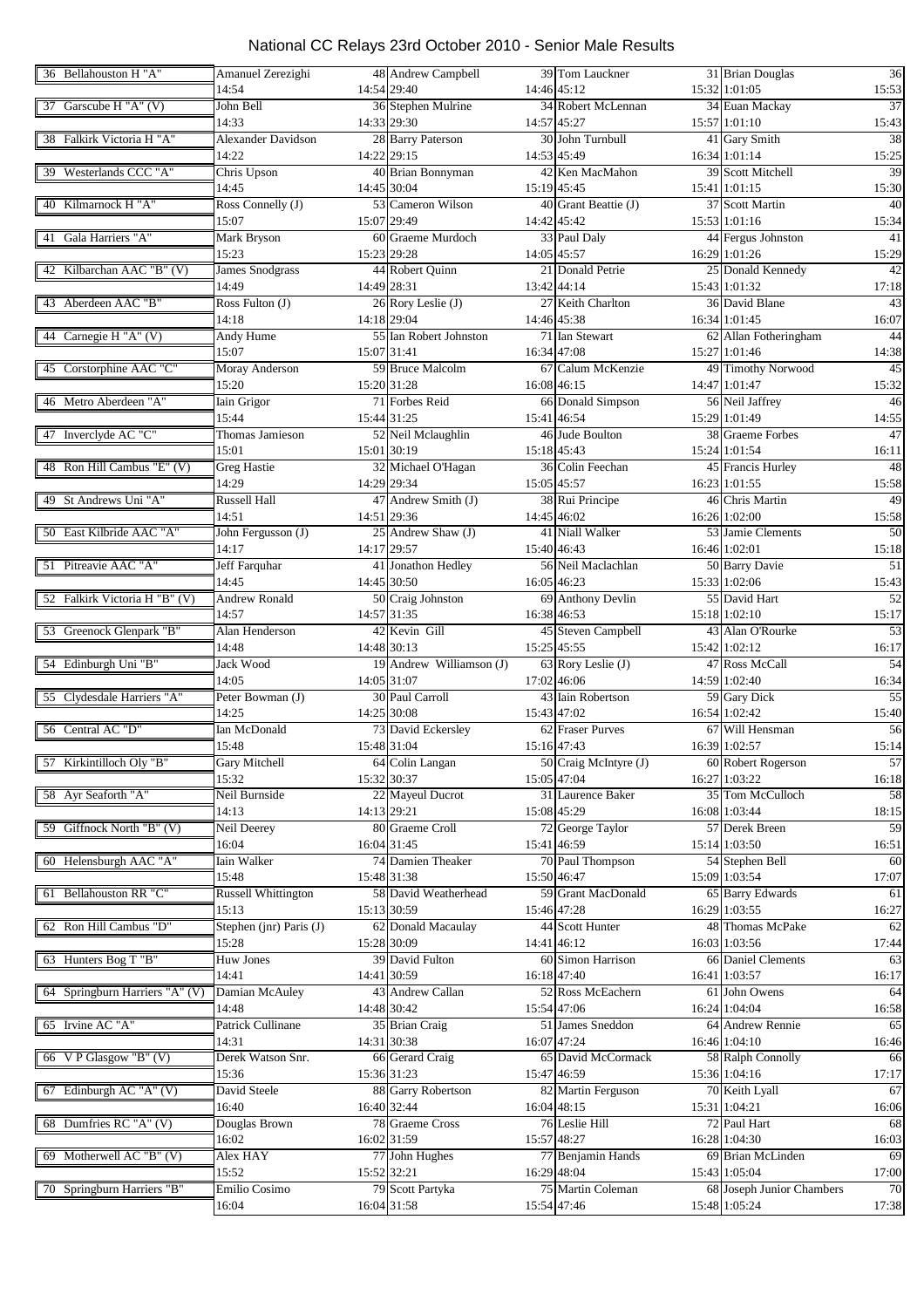| 71 Westerlands CCC "B"       | Owen O'Neill              | 61 John Denovan           | 54 Steffen Gorgas        | 74 Daniel Reid      | 71          |
|------------------------------|---------------------------|---------------------------|--------------------------|---------------------|-------------|
|                              | 15:27                     | 15:27 30:47               | 15:20 48:40              | 17:53 1:05:36       | 16:56       |
| 72 Bellahouston RR "D"       | Robert McEwan             | 89 Brendan Moriarty       | 78 Raymond Farrell       | 79 Brian O'Donnell  | 72          |
|                              | 16:42                     | 16:42 32:33               | 15:51 49:17              | 16:44 1:05:39       | 16:22       |
| 73 Giffnock North "C"        | <b>Gary Barnett</b>       | 67 Michael Cross          | 49 Alistair McCallum (J) | 71 Gerard McNamee   | 73          |
|                              | 15:38                     | 15:38 30:35               | 14:57 48:25              | 17:50 1:05:51       | 17:26       |
| 74 Fife AC "A"               | <b>Bryce Aitken</b>       | 70 Jacob Howe             | 64 Steven Pennycook      | 75 Tony Martin      | 74          |
|                              | 15:44                     | 15:44 31:21               | 15:37 48:55              | 17:34 1:06:03       | 17:08       |
| 75 Bellahouston H "B"        | <b>Mark Paterson</b>      | 86 George Adams           | 86 Brian French          | 81 Gary Stewart     | 75          |
|                              | 16:23                     | 16:23 33:06               | 16:43 49:53              | 16:47 1:06:05       | 16:12       |
| 76 VP Glasgow "C"            | Tom Ord                   | 101 Jason Boyle           | 80 Kenneth Mitchell      | 73 Peter Ramsay     | 76          |
|                              | 17:15                     | 17:15 32:35               | 15:20 48:37              | 16:02 1:06:11       | 17:34       |
| 77 Hunters Bog T "A" (V)     | Colin Crabbie             | 75 Jon Rathjen            | 74 James Jarvis          | 63 Ian Campbell     | 77          |
|                              | 15:52                     | 15:52 31:53               | 16:01 47:15              | 15:22 1:06:22       | 19:07       |
| 78 East Kilbride AAC "B" (V) | Derek Leitch              | 90 David J. Condra        | 88 William Taylor        | 83 Graeme Haddow    | 78          |
|                              | 16:52                     | 16:52 33:33               | 16:41 50:08              | 16:35 1:07:11       | 17:03       |
| 79 Greenock Glenpark "C"     | Frank McKnight            | 82 Michael Harrington     | 87 Steven Watson         | 85 Graham McGrattan | 79          |
|                              | 16:09                     | 16:09 33:31               | 17:22 50:45              | 17:14 1:08:12       |             |
|                              | <b>Connell Drummond</b>   |                           |                          |                     | 17:27       |
| 80 Kilmarnock H "B"          |                           | 72 Leslie McDerment       | 73 Murray McDonald (J)   | 77 Graham Cairns    | 80          |
|                              | 15:46                     | 15:46 31:47               | 16:01 49:17              | 17:30 1:08:20       | 19:03       |
| 81 Inverclyde AC "D"         | James Mcfadden            | 87 Campbell Cromar        | 85 Robert Shaw           | 84 John Smillie     | 81          |
|                              | 16:35                     | 16:35 33:05               | 16:30 50:34              | 17:29 1:08:29       | 17:55       |
| 82 Edinburgh AC "D"          | <b>Stuart Johnston</b>    | 63 Keith Dunlop           | 58 Eric Stevenson        | 82 Alex MacEwen     | 82          |
|                              | 15:30                     | 15:30 30:55               | 15:25 50:05              | 19:10 1:09:02       | 18:57       |
| 83 Central AC "F" (V)        | Hugh Buchanan             | 94 Stuart Watson          | 93 Roger Greenaway       | 87 Hugh Kerr        | 83          |
|                              | 17:04                     | 17:04 34:18               | $17:14$ 51:18            | 17:00 1:09:04       | 17:46       |
| 84 Metro Aberdeen "B" (V)    | Roddy McLeod              | 117 Peter Jennings        | 108 Robert Taylor        | 96 Clifford Leith   | 84          |
|                              | 18:32                     | 18:32 35:51               | 17:19 52:23              | 16:32 1:09:07       | 16:44       |
| 85 Lothian RC "B" (V)        | <b>Scott Nelson</b>       | 85 Alan McIntosh          | 84 Kenton Jones          | 78 Kenny Mearns     | 85          |
|                              | 16:16                     | 16:16 33:05               | 16:49 49:17              | 16:12 1:09:16       | 19:59       |
| 86 Calderglen H "B" (V)      | Jim Holmes                | 96 Stuart Waugh           | 100 Scot Hill            | 93 David Herbertson | 86          |
|                              | 17:05                     | 17:05 34:59               | 17:54 51:41              | 16:42 1:09:18       | 17:37       |
| 87 Carnegie H "B"            | Mark Johnstone            | 120 Calum McGaw (J)       | 96 Kevin Mathie          | 89 Robbie McKenzie  | 87          |
|                              | 18:42                     | 18:42 34:44               | 16:02 51:18              | 16:34 1:09:28       | 18:10       |
| 88 Falkirk Victoria H "C"    | <b>Stuart Douglas</b>     | 103 Mark Dunnachie        | 103 Colin D Thomson      | 90 John Denholm     | 88          |
|                              | 17:24                     | 17:24 35:16               | 17:52 51:23              | 16:07 1:09:40       | 18:17       |
| 89 Corstorphine AAC "D"      | <b>Christopher Peggie</b> | 83 Nicholas Brown         | 89 David Colman          | 97 David Law        | 89          |
|                              | 16:13                     | 16:13 33:42               | 17:29 52:33              | 18:51 1:10:13       | 17:40       |
| 90 Motherwell AC "C"         | Derek Wylie               | 68 Alex Barr              | 92 Richard Martin (J)    | 92 William Martin   | 90          |
|                              | 15:40                     | 15:40 34:12               | 18:32 51:38              | 17:26 1:10:32       | 18:54       |
| 91 Garscube H "C"            | Stephen Kilpatrick        | 109 John Murray           | 102 Ross Martin          | 94 Gary Goldie      | 91          |
|                              | 18:16                     | 18:16 35:15               | 16:59 51:56              | 16:41 1:10:36       | 18:40       |
| 92 Teviotdale Harriers "A"   | Craig Grieve              | 54 Alan Inglis            | 68 Alan Coltman          | 86 Iain Williams    | 92          |
|                              |                           |                           | 16:26 51:00              |                     |             |
| 93 Bellahouston RR "E"       | 15:07                     | 15:07 31:33               |                          | 19:27 1:10:48       | 19:48<br>93 |
|                              | <b>Stewart Robertson</b>  | 92 Ewan McDonald          | 97 Gordon Clements       | 88 Norman Boyle     |             |
|                              | 16:54                     | 16:54 34:51               | 17:57 51:18              | 16:27 1:11:14       | 19:56       |
| 94 Gala Harriers "B" (V)     | William McCulloch         | 91 Thomas Knox            | 104 Alistair Laurie      | 101 Malcolm Gowans  | 94          |
|                              | 16:54                     | 16:54 35:28               | 18:34 53:29              | 18:01 1:11:21       | 17:52       |
| 95 Clydesdale Harriers "B"   | Pete Cartwright           | 112 Ryan Nelson (J)       | 99 Hugh Laverty          | 95 Robert Young     | 95          |
|                              | 18:21                     | 18:21 34:57               | 16:36 52:15              | 17:18 1:11:34       | 19:19       |
| 96 Kirkintilloch Oly "C"     | William Reid              | 102 Michael Peters        | 110 Christopher Craig    | 107 Jim McLoone     | 96          |
|                              | 17:17                     | 17:17 36:19               | 19:02 54:28              | 18:09 1:11:43       | 17:15       |
| 97 Greenock Glenpark "D"     | Kenneth Pryde             | 107 Bernie Kangley        | 107 Kevan McCartney      | 103 Stephen McDade  | 97          |
|                              | 17:43                     | 17:43 35:49               | 18:06 53:42              | 17:53 1:11:58       | 18:16       |
| 98 Bellahouston H "C"        | David Mooney              | 108 Graeme Gemmel         | 98 Rudiridh MacDonald    | 99 Derek Shand      | 98          |
|                              | 17:51                     | 17:51 34:55               | 17:04 52:41              | 17:46 1:12:10       | 19:29       |
| 99 Greenock Glenpark "E" (V) | Daniel McLaughlin         | 81 Sam McVicar            | 91 Thomas Knight         | 113 Stephen McLoone | 99          |
|                              | 16:07                     | 16:07 33:54               | 17:47 57:24              | 23:30 1:14:01       | 16:37       |
| 100 Kilmarnock H "C" (V)     | Harald Bartl              | 95 Ian Goudie             | 106 John McClarty        | 109 Kenneth Wales   | 100         |
|                              | 17:05                     | 17:05 35:39               | 18:34 54:48              | 19:09 1:14:10       | 19:22       |
| 101 Carnegie H "C"           | Malcolm Smith             | 111 Stephen Greer         | 111 Craig Lindsay        | 110 Alan Cockburn   | 101         |
|                              | 18:19                     | 18:19 36:29               | 18:10 55:04              | 18:35 1:14:14       | 19:10       |
| 102 Fife AC "C" (V)          | Alan McLeod               | 116 David Shepherd        | 113 Allan Harley         | 104 David Smyth     | 102         |
|                              | 18:30                     | 18:30 36:50               | 18:20 53:49              | 16:59 1:14:50       | 21:01       |
| 103 Calderglen H "C"         | Ian Rae                   | 104 Richard Lawton        | 118 David Wardrope       | 111 George Stewart  | 103         |
|                              | 17:30                     | 17:30 37:32               | 20:02 56:45              | 19:13 1:15:19       | 18:34       |
| 104 Helensburgh AAC "B"      | Andrew Stafford           | 128 Matthew Underwood (J) | 122 Alistair Wylie       | 114 Cai Britton     | 104         |
|                              | 21:29                     | 21:29 38:35               | 17:06 57:50              | 19:15 1:15:42       | 17:52       |
| 105 Bellahouston RR "F"      | Peter Burton              | 115 Christopher Doak      | 112 Alex Lawther         | 106 Stephen Bell    | 105         |
|                              | 18:29                     | 18:29 36:38               | 18:09 54:26              | 17:48 1:15:56       | 21:30       |
|                              |                           |                           |                          |                     |             |